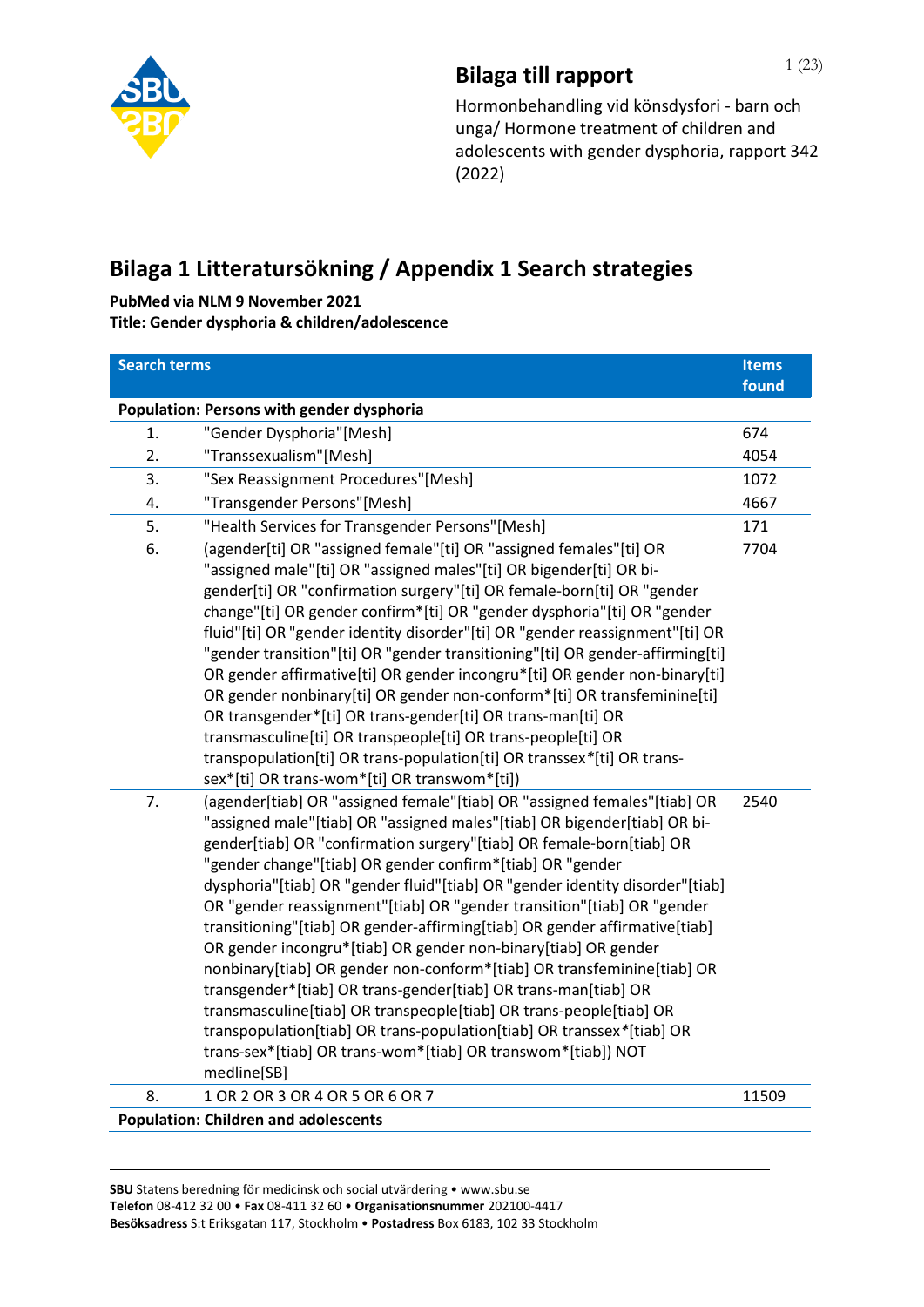9. ("Child"[Mesh] OR "child"[tw] OR "children"[tw] OR "Infant"[Mesh] OR "infant"[tw] OR "infants"[tw] OR "infancy"[tw] OR "newborn"[tw] OR "newborns"[tw] OR "new-born"[tw] OR "new-borns"[tw] OR "neonate"[tw] OR "neonates"[tw] OR "neonatal"[tw] OR "neonate"[tw] OR "neo-nates"[tw] OR "neo-natal"[tw] OR "neonatology"[tw] OR "NICU"[ti] OR "premature"[tw] OR "prematures"[tw] OR "premature"[tw] OR "pre-matures"[tw] OR "preterm"[tw] OR "pre-term"[tw] OR "postnatal"[tw] OR "post-natal"[tw] OR "baby"[tw] OR "babies"[tw] OR "suckling"[tw] OR "sucklings"[tw] OR "toddler"[tw] OR "toddlers"[tw] OR "childhood"[tw] OR "schoolchild"[tw] OR "schoolchildren"[tw] OR "childcare"[tw] OR "child-care"[tw] OR "young"[ti] OR "youngster"[tw] OR "youngsters"[tw] OR "preschool"[tw] OR "pre-school"[tw] OR "kid"[tw] OR "kids"[tw] OR "boy"[tw] OR "boys"[tw] OR "girl"[tw] OR "girls"[tw] OR "Adolescent"[Mesh] OR "adolescent"[tw] OR "adolescents"[tw] OR "adolescence"[tw] OR "pre-adolescent"[tw] OR "pre-adolescents"[tw] OR "pre-adolescence"[tw] OR "schoolage"[tw] OR "schoolboy"[tw] OR "schoolboys"[tw] OR "schoolgirl"[tw] OR "schoolgirls"[tw] OR "prepuber"[tw] OR "pre-pubers"[tw] OR "pre-puberty"[tw] OR "prepuber"[tw] OR "prepubers"[tw] OR "prepuberty"[tw] OR "puber"[tw] OR "pubers"[tw] OR "puberty"[tw] OR "puberal"[tw] OR "teenager"[tw] OR "teenagers"[tw] OR "teens"[tw] OR "youth"[tw] OR "youths"[tw] OR "underaged"[tw] OR "under-aged"[tw] OR "Pediatrics"[Mesh] OR "Pediatric"[tw] OR "Pediatrics"[tw] OR "Paediatric"[tw] OR "Paediatrics"[tw] OR "PICU"[ti] OR ("child"[all fields] NOT child[au]) OR children\*[all fields] OR schoolchild\*[all fields] OR "infant"[all fields] OR "infants"[all fields] OR "infancy"[all fields] OR adolesc\*[all fields] OR pediat\*[all fields] OR paediat\*[all fields] OR neonat\*[all fields] OR toddler\*[all fields] OR "teen"[all fields] OR "teens"[all fields] OR teenager\*[all fields] OR preteen\*[all fields] OR newborn\*[all fields] OR postneonat\*[all fields] OR postnatal\*[all fields] OR "puberty"[all fields] OR preschool\*[all fields] OR suckling\*[all fields] OR "juvenile"[all fields] OR "new born"[all fields] OR "new borns"[all fields] OR new-born\*[all fields] OR neo-nat\*[all fields] OR neonat\*[all fields] OR perinat\*[all fields] OR underag\*[all fields] OR "under age"[all fields] OR "under aged"[all fields] OR youth\*[all fields] OR kinder\*[all fields] OR pubescen\*[all fields] OR prepubescen\*[all fields] OR "prepuberty"[all fields] OR "school age"[all fields] OR "schoolage"[all fields] OR "school ages"[all fields] OR schoolage\*[all fields] OR "one year old"[ti] OR "two year old"[ti] OR "three year old"[ti] OR "four year old"[ti] OR "five year old"[ti] OR "six year old"[ti] OR "seven year old"[ti] OR "eight year old"[ti] OR "nine year old"[ti] OR "ten year old"[ti] OR "eleven year old"[ti] OR "twelve year old"[ti] OR "thirteen year old"[ti] OR "fourteen year old"[ti] OR "fifteen year old"[ti] OR "sixteen year old"[ti] OR "seventeen year old"[ti] OR "eighteen year old"[ti] OR "1 year old"[ti] OR "2 year old"[ti] OR "3 year old"[ti] OR "4 year old"[ti] OR "5 year old"[ti] OR "6 year old"[ti] OR "7 year old"[ti] OR "8 year old"[ti] OR "9 year old"[ti] OR "10 year old"[ti] OR "11 year old"[ti] OR "12 year old"[ti] OR "13 year old"[ti] OR "14 year old"[ti] OR "15 year old"[ti] OR "16 year old"[ti] OR "17 year old"[ti] OR "18 year old"[ti] OR "two years old"[ti] OR "three years old"[ti] OR "four years old"[ti] OR "five years old"[ti] OR "six years old"[ti] OR "seven years old"[ti] 532542 8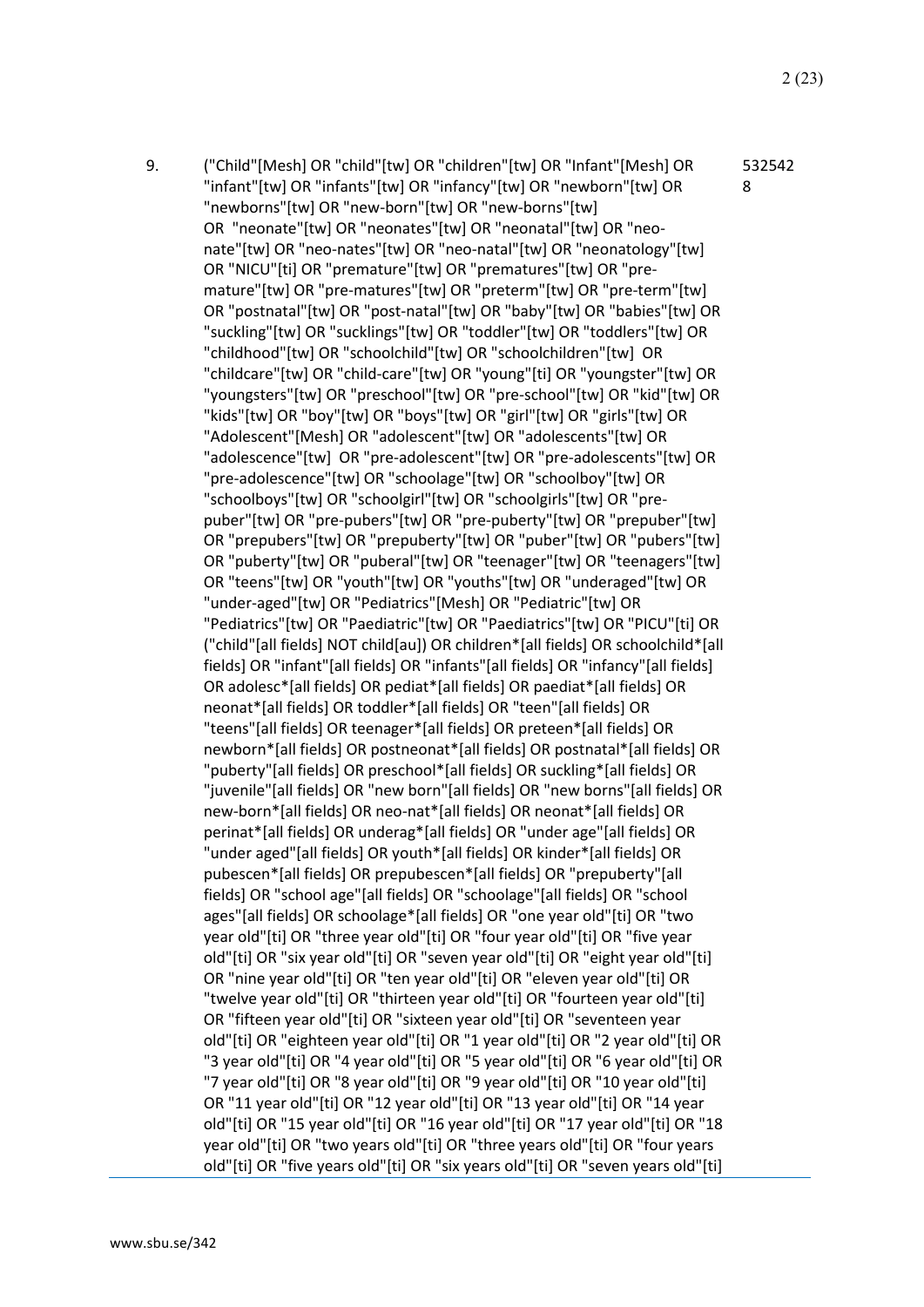OR "eight years old"[ti] OR "nine years old"[ti] OR "ten years old"[ti] OR "eleven years old"[ti] OR "twelve years old"[ti] OR "thirteen years old"[ti] OR "fourteen years old"[ti] OR "fifteen years old"[ti] OR "sixteen years old"[ti] OR "seventeen years old"[ti] OR "eighteen years old"[ti] OR "2 years old"[ti] OR "3 years old"[ti] OR "4 years old"[ti] OR "5 years old"[ti] OR "6 years old"[ti] OR "7 years old"[ti] OR "8 years old"[ti] OR "9 years old"[ti] OR "10 years old"[ti] OR "11 years old"[ti] OR "12 years old"[ti] OR "13 years old"[ti] OR "14 years old"[ti] OR "15 years old"[ti] OR "16 years old"[ti] OR "17 years old"[ti] OR "18 years old"[ti])

| <b>Combined sets</b> |                                                                                                                                                                                        |      |
|----------------------|----------------------------------------------------------------------------------------------------------------------------------------------------------------------------------------|------|
| 10.                  | 8 AND 9                                                                                                                                                                                | 4057 |
| 11.                  | 10 NOT (letter [pt] OR newspaper article [pt] OR "Editorial" [Publication<br>Type] OR "Comment" [Publication Type]) AND (english[la] OR swedish[la]<br>OR danish[la] OR norwegian[la]) | 3604 |

The search result, usually found at the end of the documentation, forms the list of abstracts.

[MeSH] = Term from the Medline controlled vocabulary, including terms found below this term in the MeSH hierarchy [MeSH:NoExp] = Does not include terms found below this term in the MeSH hierarchy [MAJR] = MeSH Major Topic [TIAB] = Title or abstract  $[TI] = Title$ [AU] = Author [OT]= Other term [TW] = Text Word Systematic[SB] = Filter for retrieving systematic reviews \* = Truncation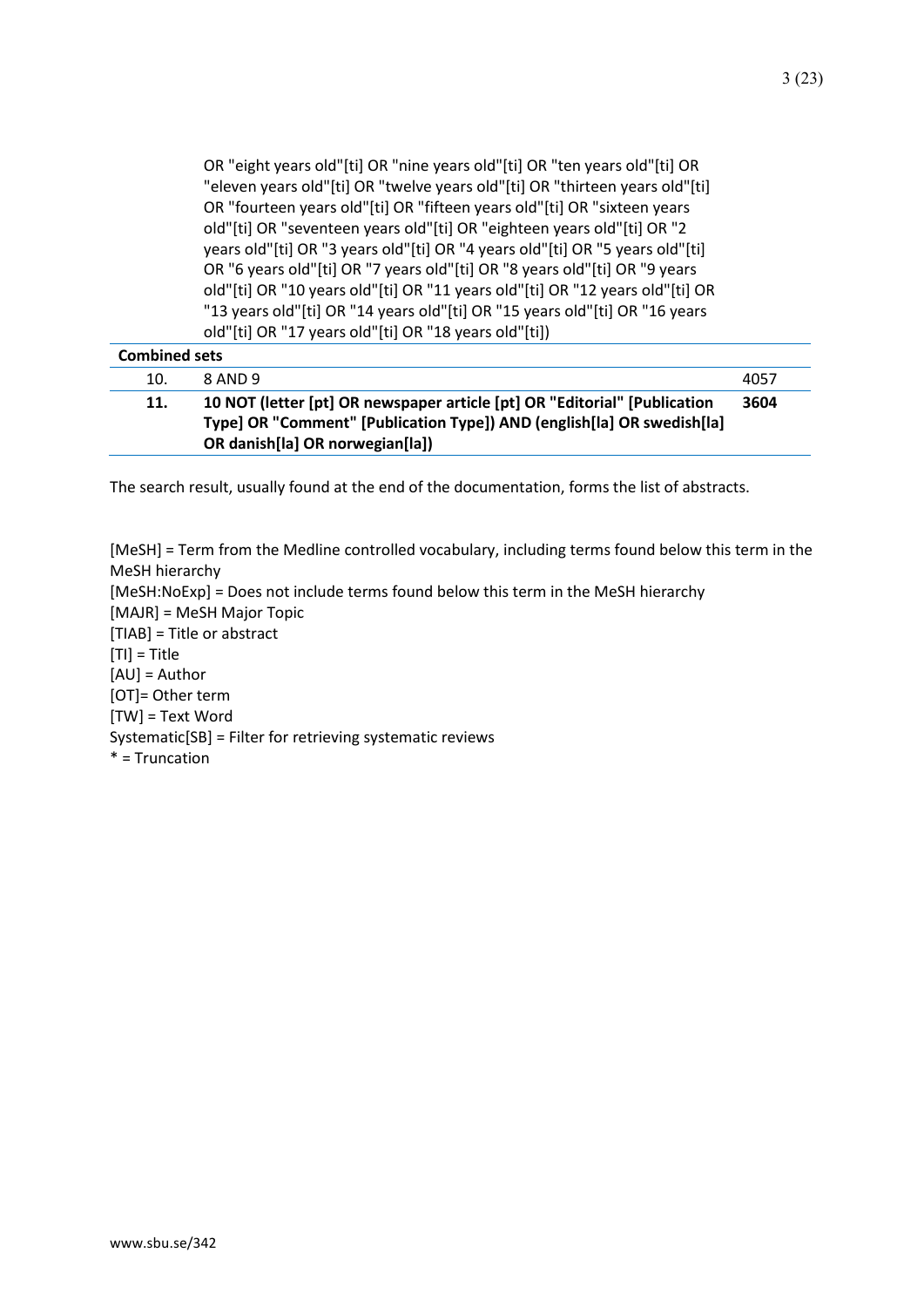### **Embase via Elsevier 9 November 2021 Title: Gender dysphoria & children/adolescence**

| <b>Search terms</b> |                                                                                                                                                                                                                                                                                                                                                                                                                                                                                                                                                                                                                                                                                                                                                                       | <b>Items</b><br>found |
|---------------------|-----------------------------------------------------------------------------------------------------------------------------------------------------------------------------------------------------------------------------------------------------------------------------------------------------------------------------------------------------------------------------------------------------------------------------------------------------------------------------------------------------------------------------------------------------------------------------------------------------------------------------------------------------------------------------------------------------------------------------------------------------------------------|-----------------------|
|                     | Population: Persons with gender dysphoria                                                                                                                                                                                                                                                                                                                                                                                                                                                                                                                                                                                                                                                                                                                             |                       |
| 1.                  | 'gender dysphoria'/exp/mj                                                                                                                                                                                                                                                                                                                                                                                                                                                                                                                                                                                                                                                                                                                                             | 3,904                 |
| 2.                  | (agender OR "assigned female" OR "assigned females" OR "assigned male"<br>OR "assigned males" OR bigender OR bi-gender OR "confirmation surgery"<br>OR female-born OR gender change OR gender confirm* OR "gender<br>dysphoria" OR "gender fluid" OR "gender identity disorder" OR "gender<br>reassignment" OR "gender transition" OR "gender transitioning" OR<br>"gender-affirming" OR "gender affirmative" OR "gender incongruent" OR<br>"gender non-binary" OR "gender nonbinary" OR "gender non-<br>conformative" OR "sex reassignment" OR transfeminine OR transgender*<br>OR trans-gender OR trans-man OR transmasculine OR transpeople OR<br>trans-people OR transpopulation OR trans-population OR transsex* OR<br>trans-sex* OR trans-wom* OR transwom*):ti | 9,726                 |
| 3.                  | 1 OR 2                                                                                                                                                                                                                                                                                                                                                                                                                                                                                                                                                                                                                                                                                                                                                                | 10,648                |
|                     | <b>Combined sets, limited to children</b>                                                                                                                                                                                                                                                                                                                                                                                                                                                                                                                                                                                                                                                                                                                             |                       |
| 4.                  | 3 AND ([infant]/lim OR [child]/lim OR [adolescent]/lim)                                                                                                                                                                                                                                                                                                                                                                                                                                                                                                                                                                                                                                                                                                               | 2,110                 |
| 5.                  | 4 AND [embase]/lim AND 'types of study'/exp                                                                                                                                                                                                                                                                                                                                                                                                                                                                                                                                                                                                                                                                                                                           | 1,251                 |
| 6.                  | 5 AND ('article'/it OR 'article in press'/it) AND ([danish]/lim OR<br>[english]/lim OR [norwegian]/lim OR [swedish]/lim)                                                                                                                                                                                                                                                                                                                                                                                                                                                                                                                                                                                                                                              | 606                   |

The search result, usually found at the end of the documentation, forms the list of abstracts.

/de= Term from the EMTREE controlled vocabulary

/exp= Includes terms found below this term in the EMTREE hierarchy

/mj = Major Topic

:ab = Abstract

:au = Author

:ti = Article Title

:ti:ab = Title or abstract

\* = Truncation

" " = Citation Marks; searches for an exact phrase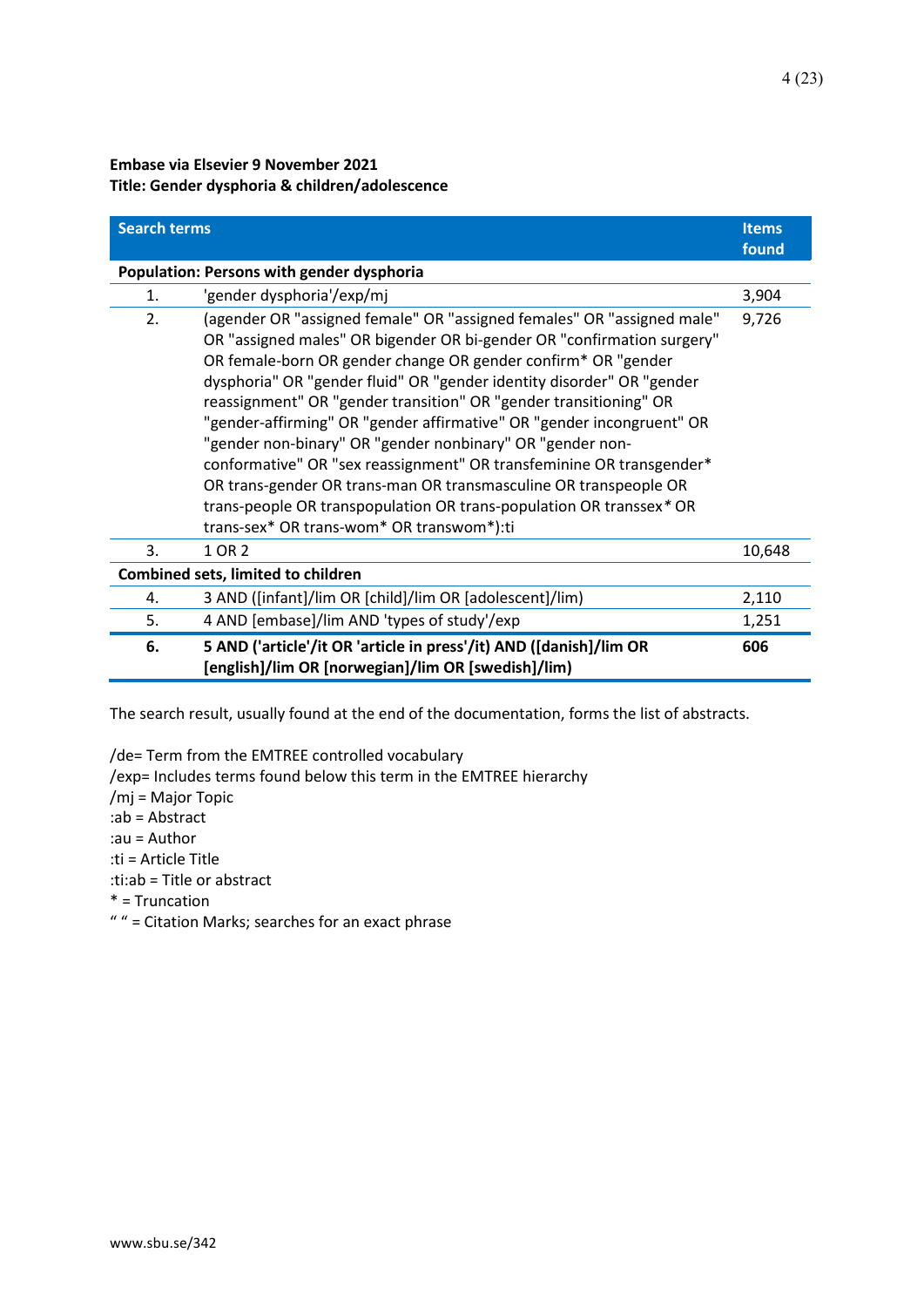## **PsycInfo via EBSCO 9 November 2021 Title: Gender dysphoria & children/adolescence**

| <b>Search terms</b> |                                                                                                                                                                                                                                                                                                                                                                                                                                                                                                                                                                                                                                                                                                                                                                                                                                                                                                                                                                                                         | <b>Items</b><br>found |
|---------------------|---------------------------------------------------------------------------------------------------------------------------------------------------------------------------------------------------------------------------------------------------------------------------------------------------------------------------------------------------------------------------------------------------------------------------------------------------------------------------------------------------------------------------------------------------------------------------------------------------------------------------------------------------------------------------------------------------------------------------------------------------------------------------------------------------------------------------------------------------------------------------------------------------------------------------------------------------------------------------------------------------------|-----------------------|
|                     | Population: Persons with gender dysphoria                                                                                                                                                                                                                                                                                                                                                                                                                                                                                                                                                                                                                                                                                                                                                                                                                                                                                                                                                               |                       |
| 1.                  | DE "Gender Dysphoria" OR DE "Transsexualism" OR DE "Gender<br>Reassignment" OR DE "Transgender" OR DE "Transgender (Attitudes<br>Toward)" OR DE "Gender Nonconforming"                                                                                                                                                                                                                                                                                                                                                                                                                                                                                                                                                                                                                                                                                                                                                                                                                                  | 10,264                |
| 2.                  | TI (agender OR "assigned female" OR "assigned females" OR "assigned<br>male" OR "assigned males" OR bigender OR bi-gender OR "confirmation<br>surgery" OR female-born OR gender change OR gender confirm* OR<br>"gender dysphoria" OR "gender fluid" OR "gender identity disorder" OR<br>"gender reassignment" OR "gender transition" OR "gender transitioning"<br>OR "gender-affirming" OR "gender affirmative" OR "gender incongruent"<br>OR "gender non-binary" OR "gender nonbinary" OR "gender non-<br>conformative" OR "sex reassignment" OR transfeminine OR transgender*<br>OR trans-gender OR trans-man OR transmasculine OR transpeople OR<br>trans-people OR transpopulation OR trans-population OR transsex* OR<br>trans-sex* OR trans-wom* OR transwom*)                                                                                                                                                                                                                                   | 6,557                 |
| 3.                  | AB (agender OR "assigned female" OR "assigned females" OR "assigned<br>male" OR "assigned males" OR bigender OR bi-gender OR "confirmation<br>surgery" OR female-born OR gender change OR gender confirm* OR<br>"gender dysphoria" OR "gender fluid" OR "gender identity disorder" OR<br>"gender reassignment" OR "gender transition" OR "gender transitioning"<br>OR "gender-affirming" OR "gender affirmative" OR "gender incongruent"<br>OR "gender non-binary" OR "gender nonbinary" OR "gender non-<br>conformative" OR "sex reassignment" OR transfeminine OR transgender*<br>OR trans-gender OR trans-man OR transmasculine OR transpeople OR<br>trans-people OR transpopulation OR trans-population OR transsex* OR<br>trans-sex* OR trans-wom* OR transwom*)                                                                                                                                                                                                                                   | 15,958                |
| 4.                  | 1 OR 2 OR 3                                                                                                                                                                                                                                                                                                                                                                                                                                                                                                                                                                                                                                                                                                                                                                                                                                                                                                                                                                                             | 18,143                |
|                     | <b>Population: Children and adolescents</b>                                                                                                                                                                                                                                                                                                                                                                                                                                                                                                                                                                                                                                                                                                                                                                                                                                                                                                                                                             |                       |
| 5.                  | (ZG "adolescence (13-17 yrs)") or (ZG "childhood (birth-12 yrs)")                                                                                                                                                                                                                                                                                                                                                                                                                                                                                                                                                                                                                                                                                                                                                                                                                                                                                                                                       | 831,214               |
| 6.                  | TI ("Child" OR "child" OR "children" OR "Infant" OR "infant" OR "infants"<br>OR "infancy" OR "newborn" OR "newborns" OR "new-born" OR "new-<br>borns" OR "neonate" OR "neonates" OR "neonatal" OR "neo-nate" OR<br>"neo-nates" OR "neo-natal" OR "neonatology" OR "NICU" OR "premature"<br>OR "prematures" OR "pre-mature" OR "pre-matures" OR "preterm" OR<br>"pre-term" OR "postnatal" OR "post-natal" OR "baby" OR "babies" OR<br>"suckling" OR "sucklings" OR "toddler" OR "toddlers" OR "childhood" OR<br>"schoolchild" OR "schoolchildren" OR "childcare" OR "child-care" OR<br>"young" OR "youngster" OR "youngsters" OR "preschool" OR "pre-school"<br>OR "kid" OR "kids" OR "boy" OR "boys" OR "girl" OR "girls" OR<br>"Adolescent" OR "adolescent" OR "adolescents" OR "adolescence" OR<br>"pre-adolescent" OR "pre-adolescents" OR "pre-adolescence" OR<br>"schoolage" OR "schoolboy" OR "schoolboys" OR "schoolgirl" OR<br>"schoolgirls" OR "pre-puber" OR "pre-pubers" OR "pre-puberty" OR | 646,919               |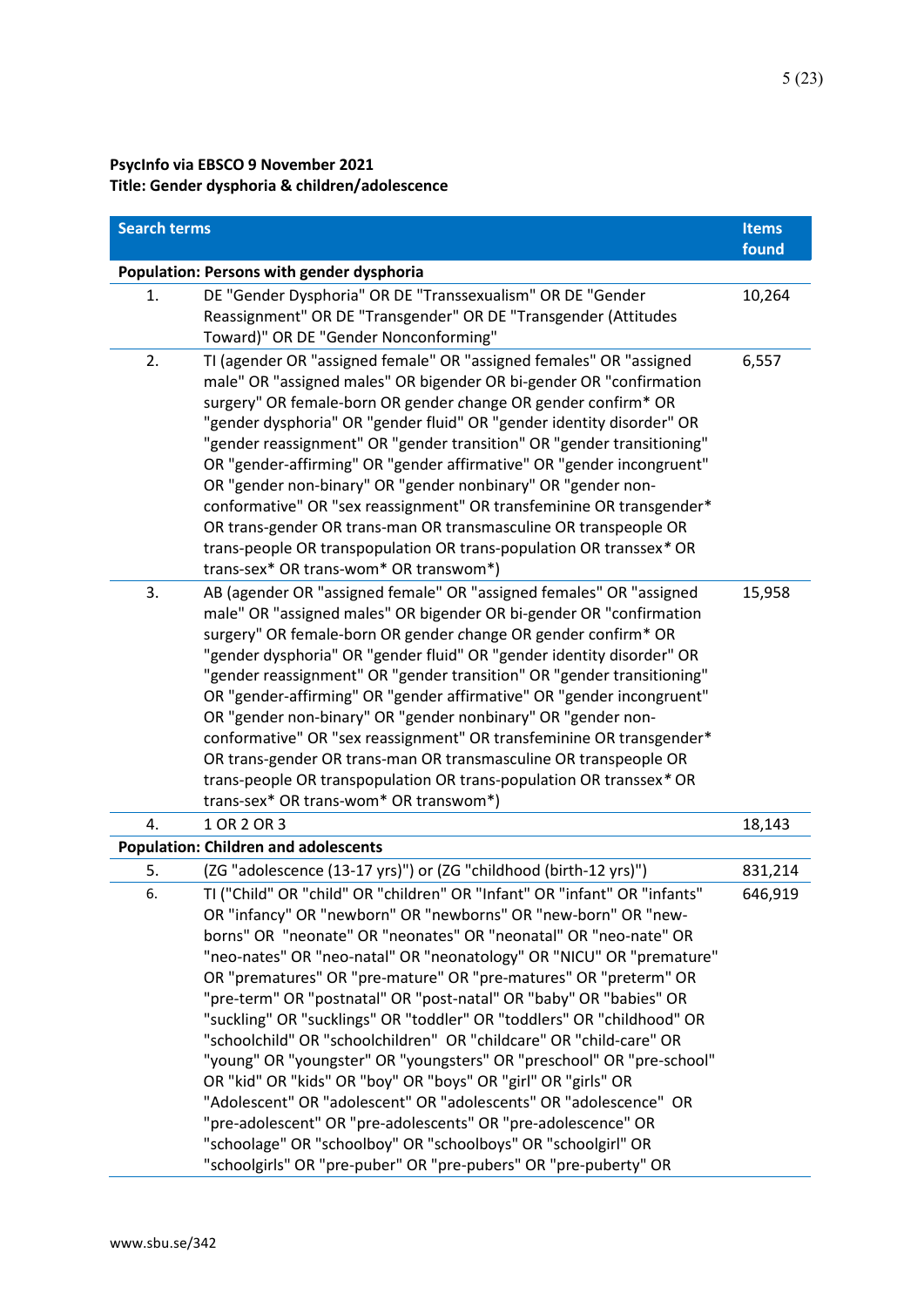| "eight year old" OR "nine year old" OR "ten year old" OR "eleven year old"<br>OR "twelve year old" OR "thirteen year old" OR "fourteen year old" OR<br>"fifteen year old" OR "sixteen year old" OR "seventeen year old" OR<br>"eighteen year old" OR "1 year old" OR "2 year old" OR "3 year old" OR "4<br>year old" OR "5 year old" OR "6 year old" OR "7 year old" OR "8 year old"<br>OR "9 year old" OR "10 year old" OR "11 year old" OR "12 year old" OR "13<br>year old" OR "14 year old" OR "15 year old" OR "16 year old" OR "17 year<br>old" OR "18 year old" OR "two years old" OR "three years old" OR "four<br>years old" OR "five years old" OR "six years old" OR "seven years old" OR<br>"eight years old" OR "nine years old" OR "ten years old" OR "eleven years<br>old" OR "twelve years old" OR "thirteen years old" OR "fourteen years old"<br>OR "fifteen years old" OR "sixteen years old" OR "seventeen years old" OR<br>"eighteen years old" OR "2 years old" OR "3 years old" OR "4 years old" OR<br>"5 years old" OR "6 years old" OR "7 years old" OR "8 years old" OR "9<br>years old" OR "10 years old" OR "11 years old" OR "12 years old" OR "13<br>years old" OR "14 years old" OR "15 years old" OR "16 years old" OR "17<br>years old" OR "18 years old")<br>5 OR 6<br>7.<br>71<br><b>Combined sets</b><br>8.<br>4 AND 7<br>4,579<br>9.<br><b>4 AND 7</b><br>3,469 | 1,024,9 |
|------------------------------------------------------------------------------------------------------------------------------------------------------------------------------------------------------------------------------------------------------------------------------------------------------------------------------------------------------------------------------------------------------------------------------------------------------------------------------------------------------------------------------------------------------------------------------------------------------------------------------------------------------------------------------------------------------------------------------------------------------------------------------------------------------------------------------------------------------------------------------------------------------------------------------------------------------------------------------------------------------------------------------------------------------------------------------------------------------------------------------------------------------------------------------------------------------------------------------------------------------------------------------------------------------------------------------------------------------------------------------------------------------|---------|
|                                                                                                                                                                                                                                                                                                                                                                                                                                                                                                                                                                                                                                                                                                                                                                                                                                                                                                                                                                                                                                                                                                                                                                                                                                                                                                                                                                                                      |         |
|                                                                                                                                                                                                                                                                                                                                                                                                                                                                                                                                                                                                                                                                                                                                                                                                                                                                                                                                                                                                                                                                                                                                                                                                                                                                                                                                                                                                      |         |
|                                                                                                                                                                                                                                                                                                                                                                                                                                                                                                                                                                                                                                                                                                                                                                                                                                                                                                                                                                                                                                                                                                                                                                                                                                                                                                                                                                                                      |         |
|                                                                                                                                                                                                                                                                                                                                                                                                                                                                                                                                                                                                                                                                                                                                                                                                                                                                                                                                                                                                                                                                                                                                                                                                                                                                                                                                                                                                      |         |
| "Pediatric" OR "Pediatrics" OR "Paediatric" OR "Paediatrics" OR "PICU" OR<br>("child" NOT child[au]) OR children* OR schoolchild* OR "infant" OR<br>"infants" OR "infancy" OR adolesc* OR pediat* OR paediat* OR neonat*<br>OR toddler* OR "teen" OR "teens" OR teenager* OR preteen* OR<br>newborn* OR postneonat* OR postnatal* OR "puberty" OR preschool* OR<br>suckling* OR "juvenile" OR "new born" OR "new borns" OR new-born* OR<br>neo-nat* OR neonat* OR perinat* OR underag* OR "under age" OR "under<br>aged" OR youth* OR kinder* OR pubescen* OR prepubescen* OR<br>"prepuberty" OR "school age" OR "schoolage" OR "school ages" OR<br>schoolage* OR "one year old" OR "two year old" OR "three year old" OR<br>"four year old" OR "five year old" OR "six year old" OR "seven year old" OR                                                                                                                                                                                                                                                                                                                                                                                                                                                                                                                                                                                             |         |

AB = Abstract AU = Author DE = Term from the thesaurus MM = Major Concept TI = Title TX = All Text. Performs a keyword search of all the database's searchable fields

**Exclude Dissertations**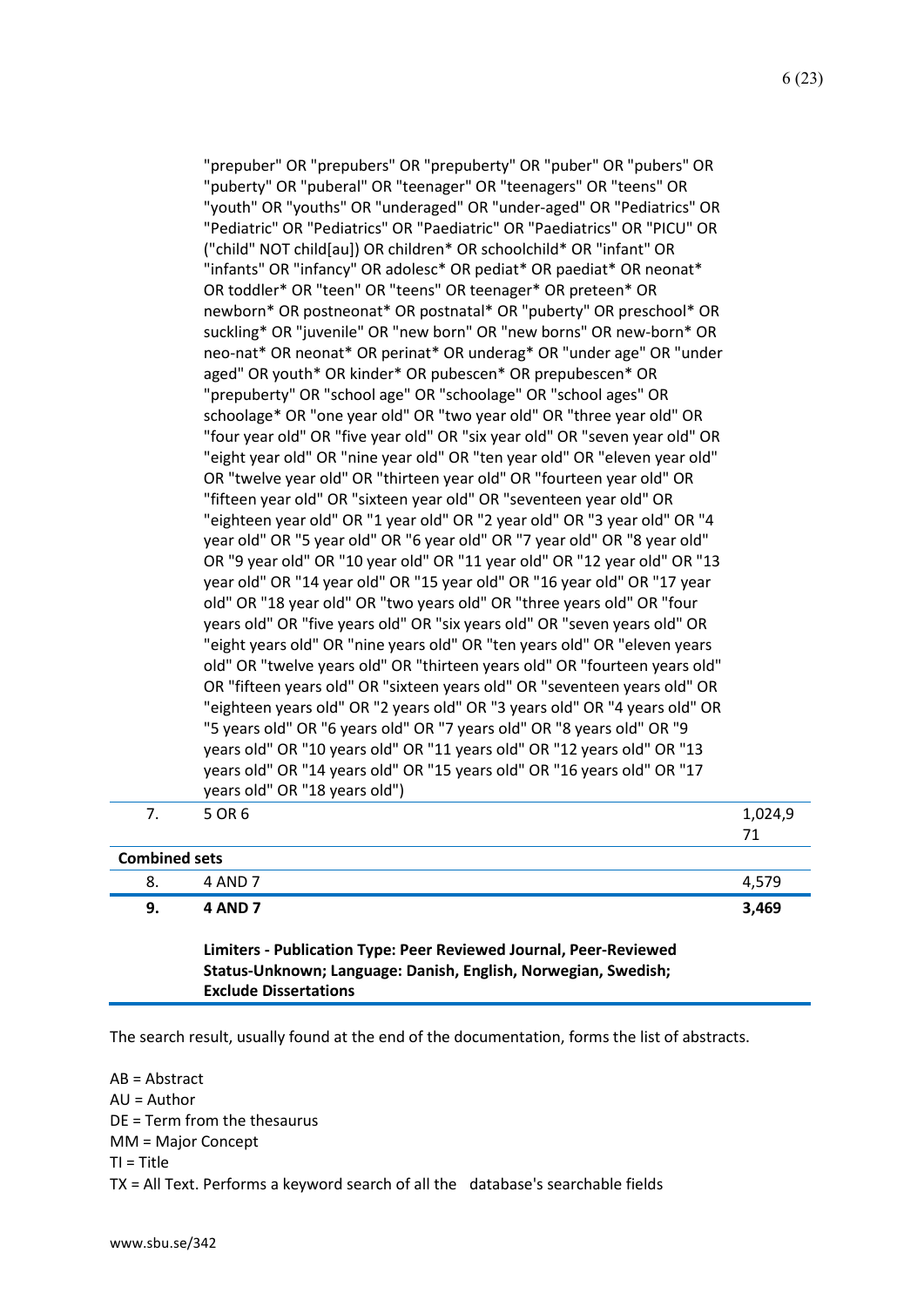## ZC = Methodology Index

\* = Truncation

" " = Citation Marks; searches for an exact phrase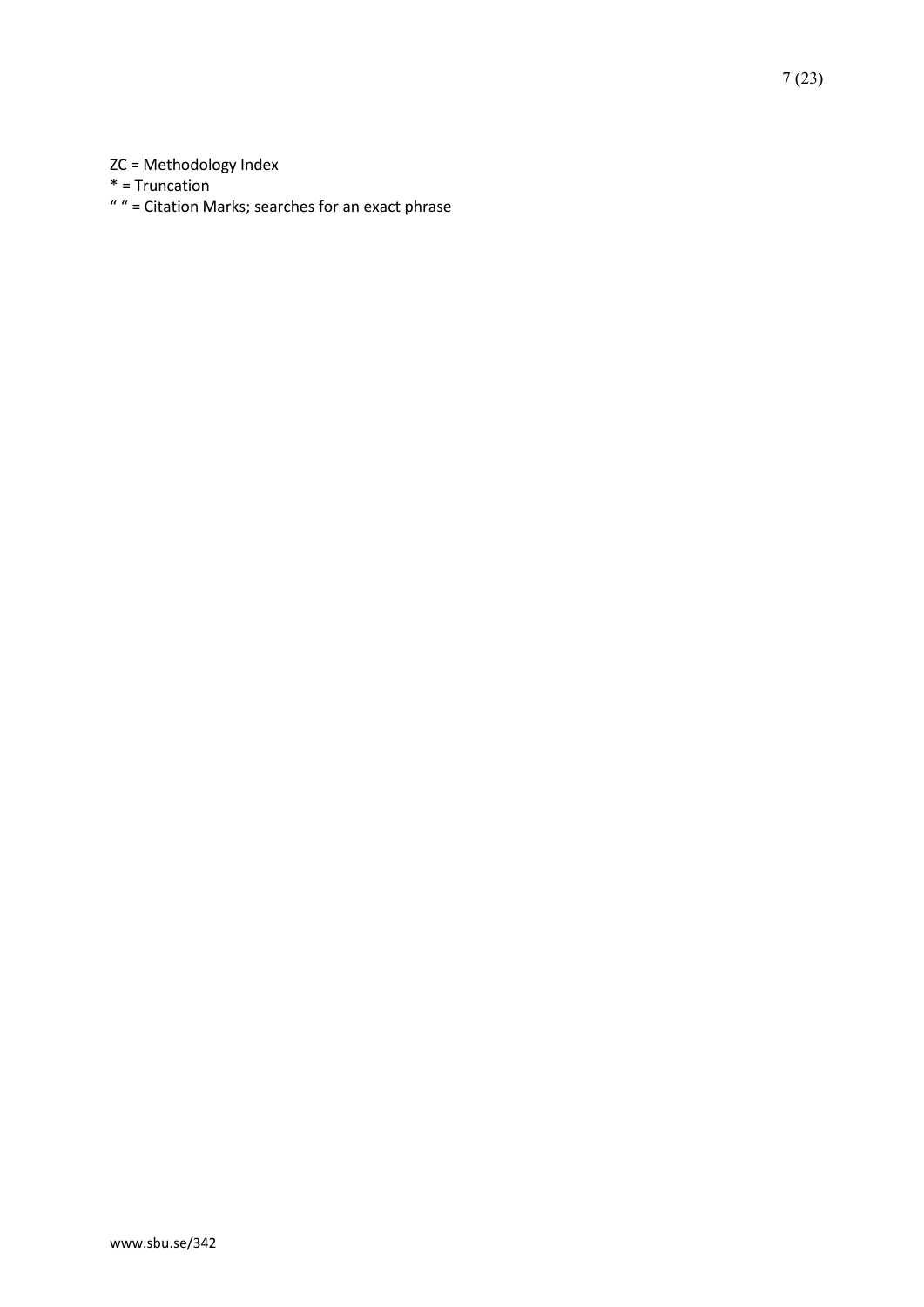### **Cinahl via EBSCO 9 November 2021 Title: Gender dysphoria & children/adolescence**

| <b>Search terms</b> |                                                                                                                                                                                                                                                                                                                                                                                                                                                                                                                                                                                                                                                                                                                                                                                                            | <b>Items</b><br>found |
|---------------------|------------------------------------------------------------------------------------------------------------------------------------------------------------------------------------------------------------------------------------------------------------------------------------------------------------------------------------------------------------------------------------------------------------------------------------------------------------------------------------------------------------------------------------------------------------------------------------------------------------------------------------------------------------------------------------------------------------------------------------------------------------------------------------------------------------|-----------------------|
|                     | Population: Persons with gender dysphoria                                                                                                                                                                                                                                                                                                                                                                                                                                                                                                                                                                                                                                                                                                                                                                  |                       |
| 1.                  | MH "Gender Dysphoria" OR MH "Transgender Persons" OR MH<br>"Transsexuals" OR MH "Sex Reassignment Surgery" OR MH "Sex<br>Reassignment Procedures+"                                                                                                                                                                                                                                                                                                                                                                                                                                                                                                                                                                                                                                                         | 3,658                 |
| 2.                  | TI (agender OR "assigned female" OR "assigned females" OR "assigned<br>male" OR "assigned males" OR bigender OR bi-gender OR "confirmation<br>surgery" OR female-born OR gender change OR gender confirm* OR<br>"gender dysphoria" OR "gender fluid" OR "gender identity disorder" OR<br>"gender reassignment" OR "gender transition" OR "gender transitioning"<br>OR "gender-affirming" OR "gender affirmative" OR "gender incongruent"<br>OR "gender non-binary" OR "gender nonbinary" OR "gender non-<br>conformative" OR "sex reassignment" OR transfeminine OR transgender*<br>OR trans-gender OR trans-man OR transmasculine OR transpeople OR<br>trans-people OR transpopulation OR trans-population OR transsex* OR<br>trans-sex* OR trans-wom* OR transwom*)                                      | 5,082                 |
| 3.                  | AB (agender OR "assigned female" OR "assigned females" OR "assigned<br>male" OR "assigned males" OR bigender OR bi-gender OR "confirmation<br>surgery" OR female-born OR gender change OR gender confirm* OR<br>"gender dysphoria" OR "gender fluid" OR "gender identity disorder" OR<br>"gender reassignment" OR "gender transition" OR "gender transitioning"<br>OR "gender-affirming" OR "gender affirmative" OR "gender incongruent"<br>OR "gender non-binary" OR "gender nonbinary" OR "gender non-<br>conformative" OR "sex reassignment" OR transfeminine OR transgender*<br>OR trans-gender OR trans-man OR transmasculine OR transpeople OR<br>trans-people OR transpopulation OR trans-population OR transsex* OR<br>trans-sex* OR trans-wom* OR transwom*)<br>Limiters - Search Only Pre-CINAHL | 831                   |
| 4.                  | 1 OR 2 OR 3                                                                                                                                                                                                                                                                                                                                                                                                                                                                                                                                                                                                                                                                                                                                                                                                | 6,901                 |
|                     | <b>Population: Children and adolescents</b>                                                                                                                                                                                                                                                                                                                                                                                                                                                                                                                                                                                                                                                                                                                                                                |                       |
| 5.                  | (ZG "adolescent: 13-18 years") or (ZG "child, preschool: 2-5 years") or (ZG<br>'child: 6-12 years") or (ZG "infant, newborn: birth-1 month") or (ZG<br>"infant: 1-23 months") OR (MH "Adolescence+") OR (MH "Child+") OR (MH<br>"Minors (Legal)") OR MW ("In Infancy and Childhood" OR "In<br>Adolescence")                                                                                                                                                                                                                                                                                                                                                                                                                                                                                                | 1,041,3<br>47         |
| 6.                  | TI ("Child" OR "child" OR "children" OR "Infant" OR "infant" OR "infants"<br>OR "infancy" OR "newborn" OR "newborns" OR "new-born" OR "new-<br>borns" OR "neonate" OR "neonates" OR "neonatal" OR "neo-nate" OR<br>"neo-nates" OR "neo-natal" OR "neonatology" OR "NICU" OR "premature"<br>OR "prematures" OR "pre-mature" OR "pre-matures" OR "preterm" OR<br>"pre-term" OR "postnatal" OR "post-natal" OR "baby" OR "babies" OR<br>"suckling" OR "sucklings" OR "toddler" OR "toddlers" OR "childhood" OR<br>"schoolchild" OR "schoolchildren" OR "childcare" OR "child-care" OR                                                                                                                                                                                                                         | 681,327               |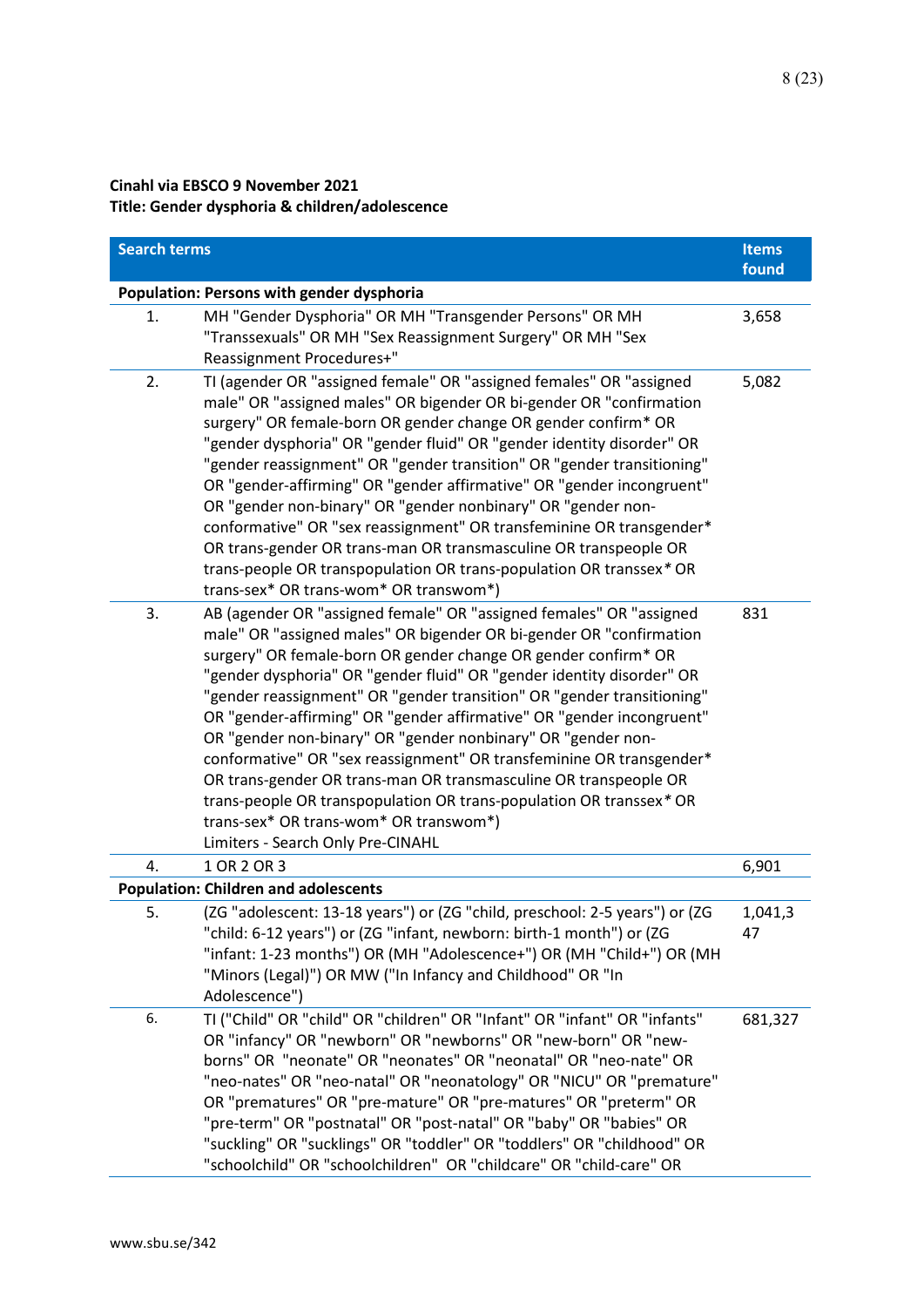|    | OR "kid" OR "kids" OR "boy" OR "boys" OR "girl" OR "girls" OR<br>"Adolescent" OR "adolescent" OR "adolescents" OR "adolescence" OR<br>"pre-adolescent" OR "pre-adolescents" OR "pre-adolescence" OR<br>"schoolage" OR "schoolboy" OR "schoolboys" OR "schoolgirl" OR<br>"schoolgirls" OR "pre-puber" OR "pre-pubers" OR "pre-puberty" OR<br>"prepuber" OR "prepubers" OR "prepuberty" OR "puber" OR "pubers" OR<br>"puberty" OR "puberal" OR "teenager" OR "teenagers" OR "teens" OR<br>"youth" OR "youths" OR "underaged" OR "under-aged" OR "Pediatrics" OR<br>"Pediatric" OR "Pediatrics" OR "Paediatric" OR "Paediatrics" OR "PICU" OR<br>children* OR schoolchild* OR "infant" OR "infants" OR "infancy" OR<br>adolesc* OR pediat* OR paediat* OR neonat* OR toddler* OR "teen" OR<br>"teens" OR teenager* OR preteen* OR newborn* OR postneonat* OR<br>postnatal* OR "puberty" OR preschool* OR suckling* OR "juvenile" OR<br>"new born" OR "new borns" OR new-born* OR neo-nat* OR neonat* OR<br>perinat* OR underag* OR "under age" OR "under aged" OR youth* OR<br>kinder* OR pubescen* OR prepubescen* OR "prepuberty" OR "school age"<br>OR "schoolage" OR "school ages" OR schoolage* OR "one year old" OR<br>"two year old" OR "three year old" OR "four year old" OR "five year old"<br>OR "six year old" OR "seven year old" OR "eight year old" OR "nine year<br>old" OR "ten year old" OR "eleven year old" OR "twelve year old" OR<br>"thirteen year old" OR "fourteen year old" OR "fifteen year old" OR<br>"sixteen year old" OR "seventeen year old" OR "eighteen year old" OR "1<br>year old" OR "2 year old" OR "3 year old" OR "4 year old" OR "5 year old"<br>OR "6 year old" OR "7 year old" OR "8 year old" OR "9 year old" OR "10<br>year old" OR "11 year old" OR "12 year old" OR "13 year old" OR "14 year<br>old" OR "15 year old" OR "16 year old" OR "17 year old" OR "18 year old"<br>OR "two years old" OR "three years old" OR "four years old" OR "five years<br>old" OR "six years old" OR "seven years old" OR "eight years old" OR "nine<br>years old" OR "ten years old" OR "eleven years old" OR "twelve years old"<br>OR "thirteen years old" OR "fourteen years old" OR "fifteen years old" OR<br>"sixteen years old" OR "seventeen years old" OR "eighteen years old" OR<br>"2 years old" OR "3 years old" OR "4 years old" OR "5 years old" OR "6<br>years old" OR "7 years old" OR "8 years old" OR "9 years old" OR "10 years<br>old" OR "11 years old" OR "12 years old" OR "13 years old" OR "14 years |        |
|----|-----------------------------------------------------------------------------------------------------------------------------------------------------------------------------------------------------------------------------------------------------------------------------------------------------------------------------------------------------------------------------------------------------------------------------------------------------------------------------------------------------------------------------------------------------------------------------------------------------------------------------------------------------------------------------------------------------------------------------------------------------------------------------------------------------------------------------------------------------------------------------------------------------------------------------------------------------------------------------------------------------------------------------------------------------------------------------------------------------------------------------------------------------------------------------------------------------------------------------------------------------------------------------------------------------------------------------------------------------------------------------------------------------------------------------------------------------------------------------------------------------------------------------------------------------------------------------------------------------------------------------------------------------------------------------------------------------------------------------------------------------------------------------------------------------------------------------------------------------------------------------------------------------------------------------------------------------------------------------------------------------------------------------------------------------------------------------------------------------------------------------------------------------------------------------------------------------------------------------------------------------------------------------------------------------------------------------------------------------------------------------------------------------------------------------------------------------------------------------------------------------------------------------------------------------------|--------|
|    | old" OR "15 years old" OR "16 years old" OR "17 years old" OR "18 years<br>old")                                                                                                                                                                                                                                                                                                                                                                                                                                                                                                                                                                                                                                                                                                                                                                                                                                                                                                                                                                                                                                                                                                                                                                                                                                                                                                                                                                                                                                                                                                                                                                                                                                                                                                                                                                                                                                                                                                                                                                                                                                                                                                                                                                                                                                                                                                                                                                                                                                                                          |        |
| 7. | AB ("Child" OR "child" OR "children" OR "Infant" OR "infant" OR "infants"<br>OR "infancy" OR "newborn" OR "newborns" OR "new-born" OR "new-<br>borns" OR "neonate" OR "neonates" OR "neonatal" OR "neo-nate" OR<br>"neo-nates" OR "neo-natal" OR "neonatology" OR "NICU" OR "premature"<br>OR "prematures" OR "pre-mature" OR "pre-matures" OR "preterm" OR<br>"pre-term" OR "postnatal" OR "post-natal" OR "baby" OR "babies" OR<br>"suckling" OR "sucklings" OR "toddler" OR "toddlers" OR "childhood" OR<br>"schoolchild" OR "schoolchildren" OR "childcare" OR "child-care" OR<br>"young" OR "youngster" OR "youngsters" OR "preschool" OR "pre-school"<br>OR "kid" OR "kids" OR "boy" OR "boys" OR "girl" OR "girls" OR<br>"Adolescent" OR "adolescent" OR "adolescents" OR "adolescence" OR<br>"pre-adolescent" OR "pre-adolescents" OR "pre-adolescence" OR                                                                                                                                                                                                                                                                                                                                                                                                                                                                                                                                                                                                                                                                                                                                                                                                                                                                                                                                                                                                                                                                                                                                                                                                                                                                                                                                                                                                                                                                                                                                                                                                                                                                                        | 49,012 |
|    |                                                                                                                                                                                                                                                                                                                                                                                                                                                                                                                                                                                                                                                                                                                                                                                                                                                                                                                                                                                                                                                                                                                                                                                                                                                                                                                                                                                                                                                                                                                                                                                                                                                                                                                                                                                                                                                                                                                                                                                                                                                                                                                                                                                                                                                                                                                                                                                                                                                                                                                                                           |        |

"young" OR "youngster" OR "youngsters" OR "preschool" OR "pre-school"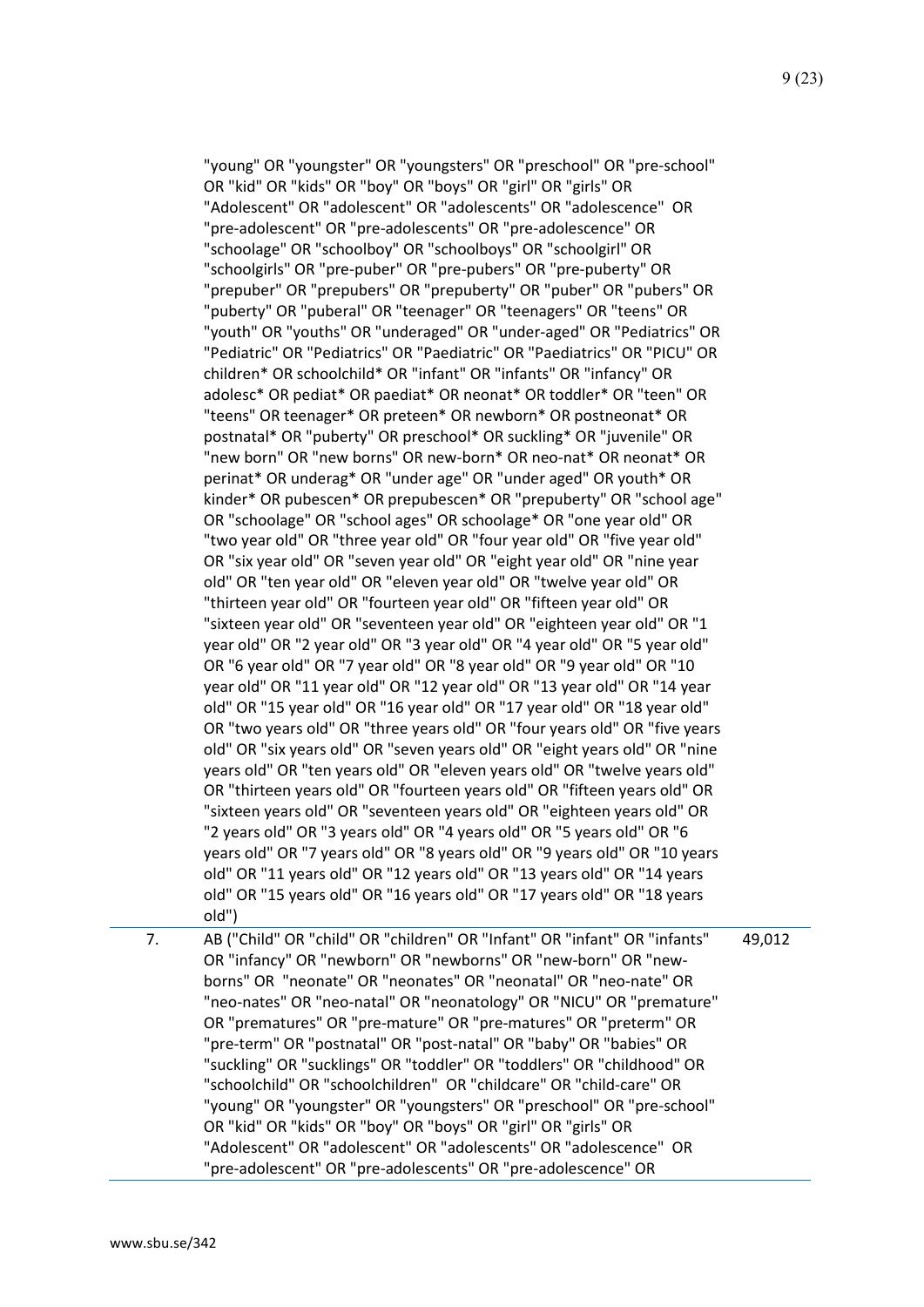| 10.                  | <b>4 AND 8</b>                                                                                                                                          | 2,027   |
|----------------------|---------------------------------------------------------------------------------------------------------------------------------------------------------|---------|
| 9.                   | 4 AND 8                                                                                                                                                 | 2,033   |
| <b>Combined sets</b> |                                                                                                                                                         |         |
|                      |                                                                                                                                                         | 77      |
| 8.                   | 5 OR 6 OR 7                                                                                                                                             | 1,238,4 |
|                      | Limiters - Search Only Pre-CINAHL                                                                                                                       |         |
|                      | old")                                                                                                                                                   |         |
|                      | old" OR "15 years old" OR "16 years old" OR "17 years old" OR "18 years                                                                                 |         |
|                      | old" OR "11 years old" OR "12 years old" OR "13 years old" OR "14 years                                                                                 |         |
|                      | years old" OR "7 years old" OR "8 years old" OR "9 years old" OR "10 years                                                                              |         |
|                      | "2 years old" OR "3 years old" OR "4 years old" OR "5 years old" OR "6                                                                                  |         |
|                      | "sixteen years old" OR "seventeen years old" OR "eighteen years old" OR                                                                                 |         |
|                      | OR "thirteen years old" OR "fourteen years old" OR "fifteen years old" OR                                                                               |         |
|                      | old" OR "six years old" OR "seven years old" OR "eight years old" OR "nine<br>years old" OR "ten years old" OR "eleven years old" OR "twelve years old" |         |
|                      | OR "two years old" OR "three years old" OR "four years old" OR "five years                                                                              |         |
|                      | old" OR "15 year old" OR "16 year old" OR "17 year old" OR "18 year old"                                                                                |         |
|                      | year old" OR "11 year old" OR "12 year old" OR "13 year old" OR "14 year                                                                                |         |
|                      | OR "6 year old" OR "7 year old" OR "8 year old" OR "9 year old" OR "10                                                                                  |         |
|                      | year old" OR "2 year old" OR "3 year old" OR "4 year old" OR "5 year old"                                                                               |         |
|                      | "sixteen year old" OR "seventeen year old" OR "eighteen year old" OR "1                                                                                 |         |
|                      | "thirteen year old" OR "fourteen year old" OR "fifteen year old" OR                                                                                     |         |
|                      | old" OR "ten year old" OR "eleven year old" OR "twelve year old" OR                                                                                     |         |
|                      | OR "six year old" OR "seven year old" OR "eight year old" OR "nine year                                                                                 |         |
|                      | "two year old" OR "three year old" OR "four year old" OR "five year old"                                                                                |         |
|                      | OR "schoolage" OR "school ages" OR schoolage* OR "one year old" OR                                                                                      |         |
|                      | kinder* OR pubescen* OR prepubescen* OR "prepuberty" OR "school age"                                                                                    |         |
|                      | perinat* OR underag* OR "under age" OR "under aged" OR youth* OR                                                                                        |         |
|                      | "new born" OR "new borns" OR new-born* OR neo-nat* OR neonat* OR                                                                                        |         |
|                      | postnatal* OR "puberty" OR preschool* OR suckling* OR "juvenile" OR                                                                                     |         |
|                      | "teens" OR teenager* OR preteen* OR newborn* OR postneonat* OR                                                                                          |         |
|                      | adolesc* OR pediat* OR paediat* OR neonat* OR toddler* OR "teen" OR                                                                                     |         |
|                      | children* OR schoolchild* OR "infant" OR "infants" OR "infancy" OR                                                                                      |         |
|                      | "Pediatric" OR "Pediatrics" OR "Paediatric" OR "Paediatrics" OR "PICU" OR                                                                               |         |
|                      | "puberty" OR "puberal" OR "teenager" OR "teenagers" OR "teens" OR<br>"youth" OR "youths" OR "underaged" OR "under-aged" OR "Pediatrics" OR              |         |
|                      | "prepuber" OR "prepubers" OR "prepuberty" OR "puber" OR "pubers" OR                                                                                     |         |
|                      | "schoolgirls" OR "pre-puber" OR "pre-pubers" OR "pre-puberty" OR                                                                                        |         |
|                      | "schoolage" OR "schoolboy" OR "schoolboys" OR "schoolgirl" OR                                                                                           |         |
|                      |                                                                                                                                                         |         |

#### **Limiters – Language: Danish, English, Norwegian, Swedish**

The search result, usually found at the end of the documentation, forms the list of abstracts.

AB = Abstract AU = Author DE = Term from the thesaurus MM = Major Concept TI = Title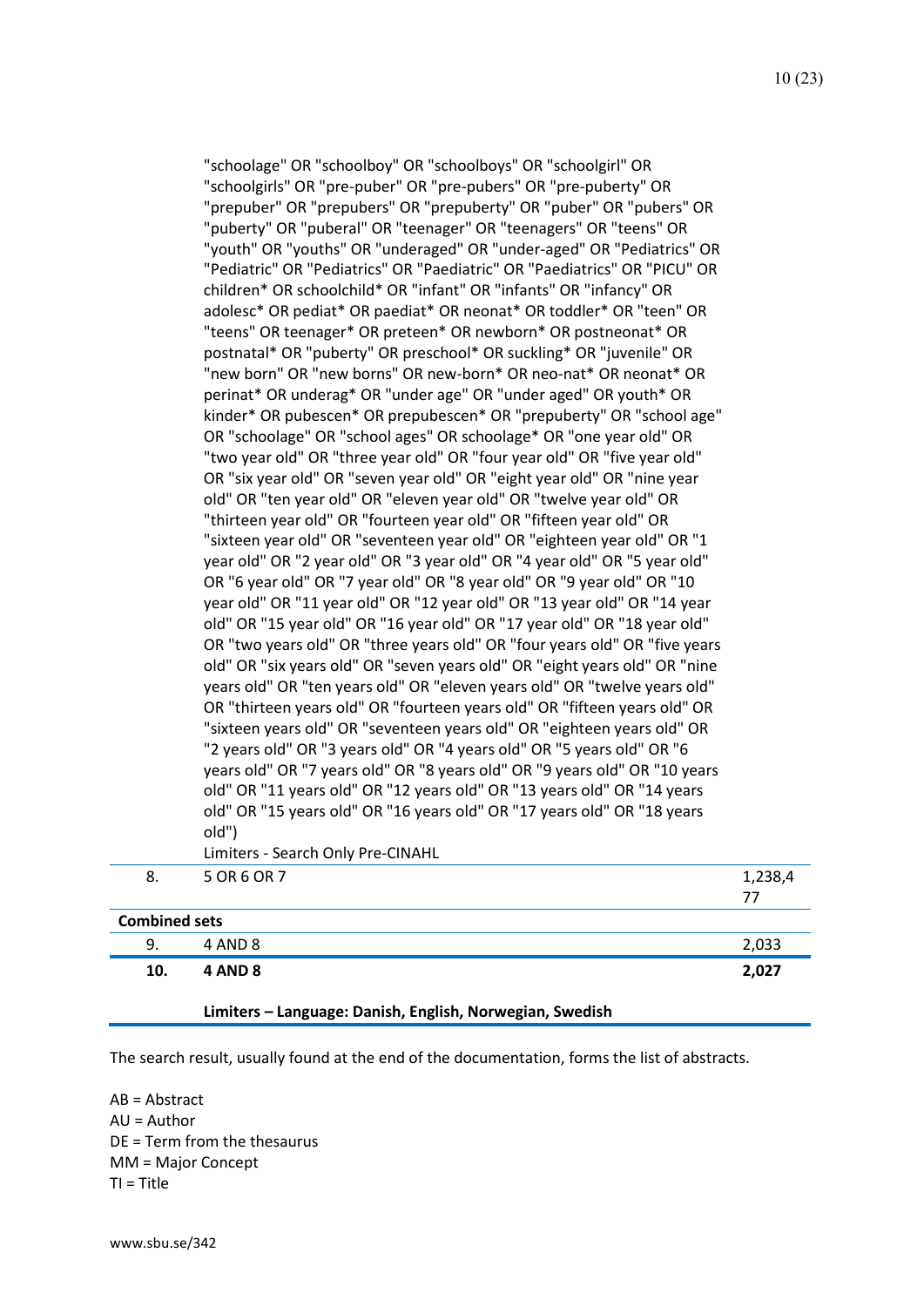TX = All Text. Performs a keyword search of all the database's searchable fields

ZC = Methodology Index

\* = Truncation

 $"$  " = Citation Marks; searches for an exact phrase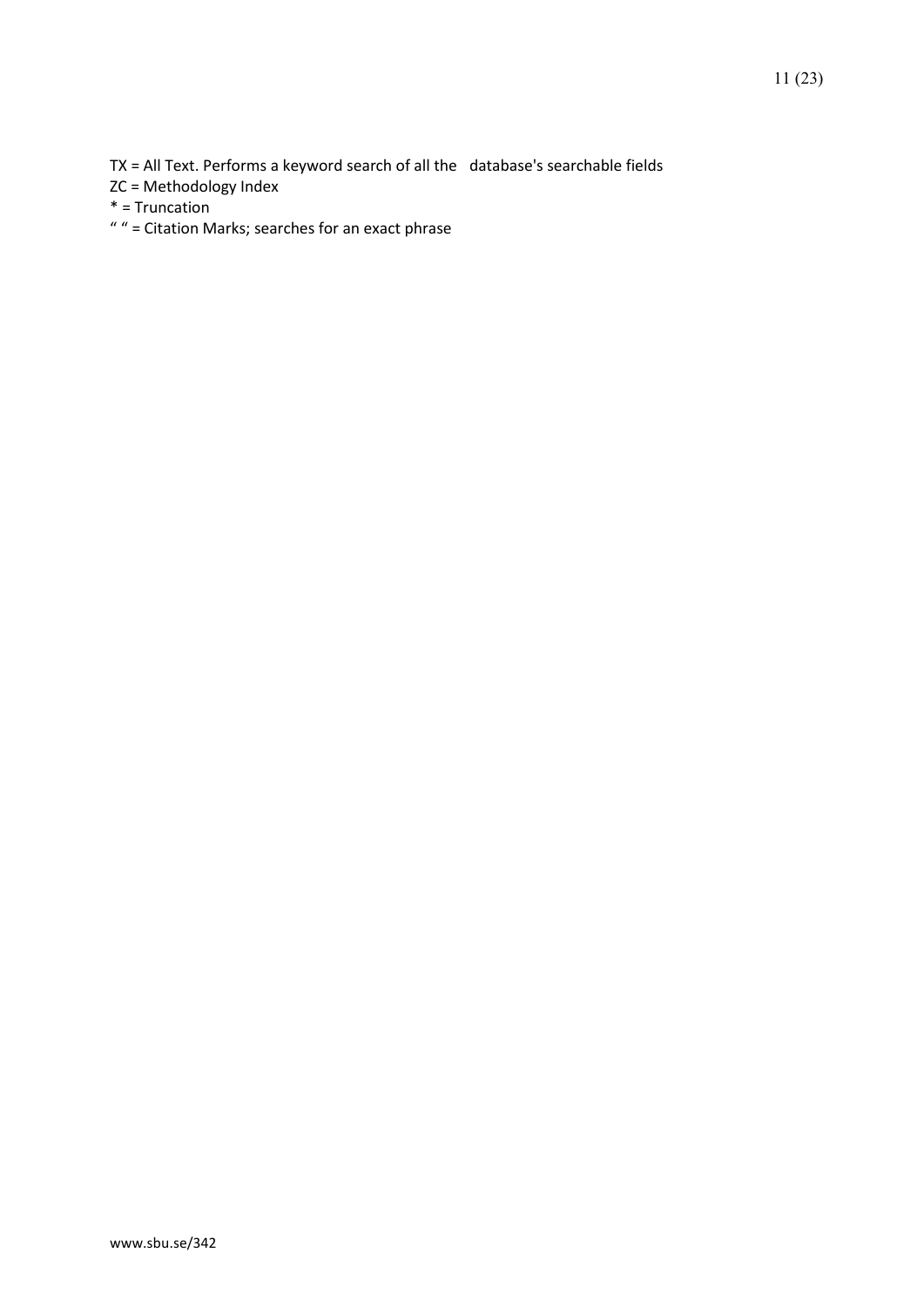## **Scopus via Elsevier 9 November 2021 Title: Gender dysphoria & children/adolescence**

| <b>Search terms</b> |                                                                                                                                                                                                                                                                                                                                                                                                                                                                                                                                                                                                                                                                                                                                                                                                                                                                                                                                                                                                                                                                                                                                                                                                                                     | <b>Items</b><br>found |
|---------------------|-------------------------------------------------------------------------------------------------------------------------------------------------------------------------------------------------------------------------------------------------------------------------------------------------------------------------------------------------------------------------------------------------------------------------------------------------------------------------------------------------------------------------------------------------------------------------------------------------------------------------------------------------------------------------------------------------------------------------------------------------------------------------------------------------------------------------------------------------------------------------------------------------------------------------------------------------------------------------------------------------------------------------------------------------------------------------------------------------------------------------------------------------------------------------------------------------------------------------------------|-----------------------|
|                     | Population: Persons with gender dysphoria                                                                                                                                                                                                                                                                                                                                                                                                                                                                                                                                                                                                                                                                                                                                                                                                                                                                                                                                                                                                                                                                                                                                                                                           |                       |
| 1.                  | TITLE(agender OR "assigned female" OR "assigned females" OR "assigned<br>male" OR "assigned males" OR bigender OR bi-gender OR "confirmation<br>surgery" OR "female-born" OR "gender change" OR "gender confirm*" OR<br>"gender dysphoria" OR "gender fluid" OR "gender identity disorder" OR<br>"gender reassignment" OR "gender transition" OR "gender transitioning"<br>OR "gender-affirming" OR "gender affirmative" OR "gender incongruent"<br>OR "gender non-binary" OR "gender nonbinary" OR "gender non-<br>conformative" OR "sex reassignment" OR transfeminine OR transgender*<br>OR trans-gender OR trans-man OR transmasculine OR transpeople OR<br>trans-people OR transpopulation OR trans-population OR transsex* OR<br>trans-sex* OR trans-wom* OR transwom*)                                                                                                                                                                                                                                                                                                                                                                                                                                                       | 12,070                |
| 2.                  | KEY (agender OR "assigned female" OR "assigned females" OR<br>"assigned male" OR "assigned males" OR bigender OR bi-gender OR<br>"confirmation surgery" OR "female-born" OR "gender change" OR<br>"gender confirm*" OR "gender dysphoria" OR "gender fluid" OR<br>"gender identity disorder" OR "gender reassignment" OR "gender<br>transition" OR "gender transitioning" OR "gender-affirming" OR<br>"gender affirmative" OR "gender incongruent" OR "gender non-binary"<br>OR "gender nonbinary" OR "gender non-conformative" OR "sex<br>reassignment" OR transfeminine OR transgender* OR trans-gender OR<br>trans-man OR transmasculine OR transpeople OR trans-people OR<br>transpopulation OR trans-population OR transsex* OR trans-sex* OR<br>trans-wom* OR transwom*)                                                                                                                                                                                                                                                                                                                                                                                                                                                      | 16,606                |
| 3.                  | 1 OR 2                                                                                                                                                                                                                                                                                                                                                                                                                                                                                                                                                                                                                                                                                                                                                                                                                                                                                                                                                                                                                                                                                                                                                                                                                              | 19,321                |
|                     | <b>Population: Children and adolescents</b>                                                                                                                                                                                                                                                                                                                                                                                                                                                                                                                                                                                                                                                                                                                                                                                                                                                                                                                                                                                                                                                                                                                                                                                         |                       |
| 4.                  | TITLE ("Child" OR "child" OR "children" OR "Infant" OR "infant" OR<br>"infants" OR "infancy" OR "newborn" OR "newborns" OR "new-born"<br>OR "new-borns" OR "neonate" OR "neonates" OR "neonatal" OR<br>"neo-nate" OR "neo-nates" OR "neo-natal" OR "neonatology" OR<br>"NICU" OR "premature" OR "prematures" OR "pre-mature" OR "pre-<br>matures" OR "preterm" OR "pre-term" OR "postnatal" OR "post-natal"<br>OR "baby" OR "babies" OR "suckling" OR "sucklings" OR "toddler" OR<br>"toddlers" OR "childhood" OR "schoolchild" OR "schoolchildren" OR<br>"childcare" OR "child-care" OR "young" OR "youngster" OR<br>"youngsters" OR "preschool" OR "pre-school" OR "kid" OR "kids" OR<br>"boy" OR "boys" OR "girl" OR "girls" OR "Adolescent" OR<br>"adolescent" OR "adolescents" OR "adolescence" OR "pre-adolescent"<br>OR "pre-adolescents" OR "pre-adolescence" OR "schoolage" OR<br>"schoolboy" OR "schoolboys" OR "schoolgirl" OR "schoolgirls" OR "pre-<br>puber" OR "pre-pubers" OR "pre-puberty" OR "prepuber" OR<br>"prepubers" OR "prepuberty" OR "puber" OR "pubers" OR "puberty"<br>OR "puberal" OR "teenager" OR "teenagers" OR "teens" OR "youth"<br>OR "youths" OR "underaged" OR "under-aged" OR "Pediatrics" OR | 2,461,177             |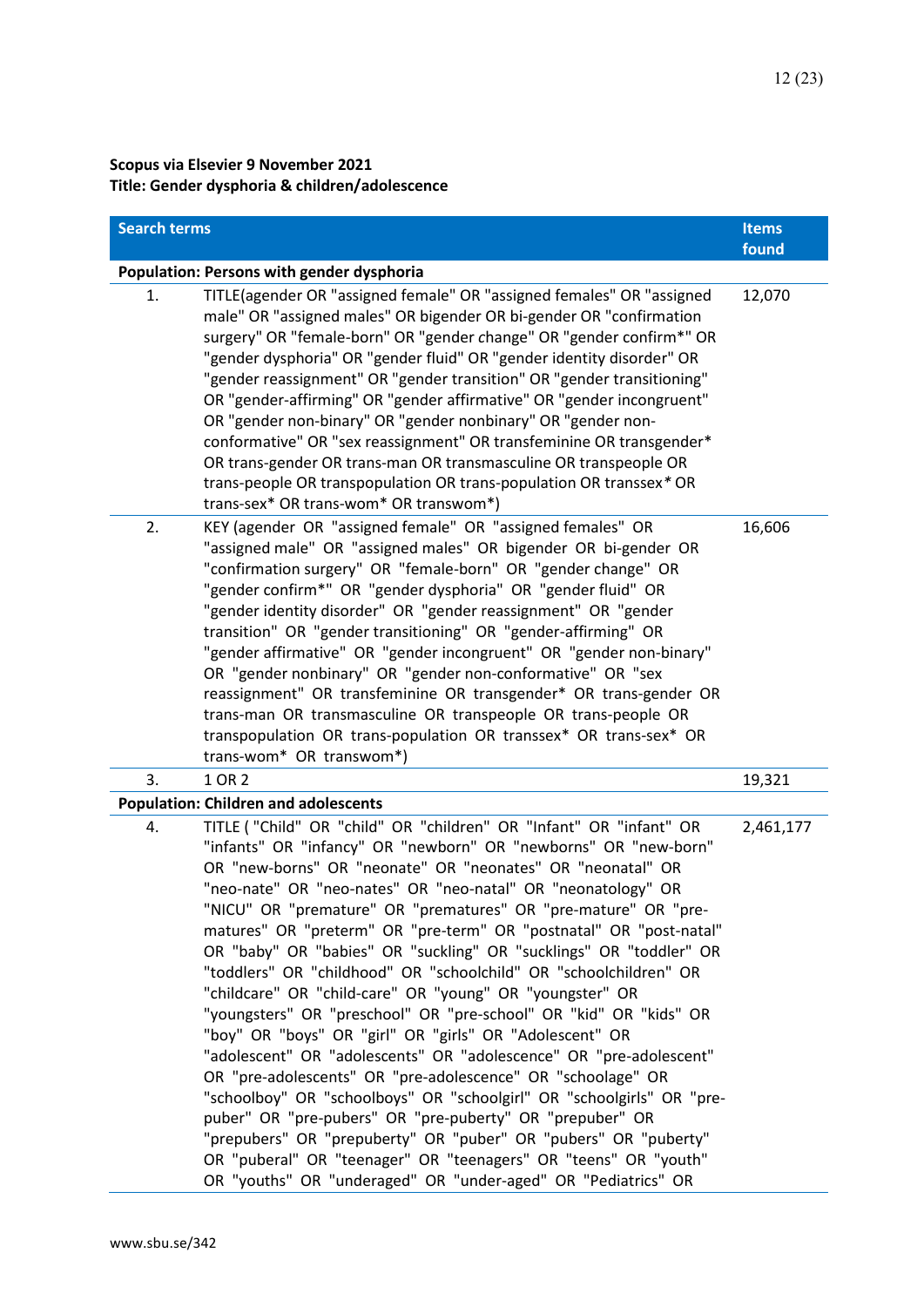5. KEY("Child" OR "child" OR "children" OR "Infant" OR "infant" OR "infants" OR "infancy" OR "newborn" OR "newborns" OR "new-born" OR "new-borns" OR "neonate" OR "neonates" OR "neonatal" OR "neo-nate" OR "neo-nates" OR "neo-natal" OR "neonatology" OR "NICU" OR "premature" OR "prematures" OR "pre-mature" OR "prematures" OR "preterm" OR "pre-term" OR "postnatal" OR "post-natal" OR "baby" OR "babies" OR "suckling" OR "sucklings" OR "toddler" OR "toddlers" OR "childhood" OR "schoolchild" OR "schoolchildren" OR "childcare" OR "child-care" OR "young" OR "youngster" OR "youngsters" OR "preschool" OR "pre-school" OR "kid" OR "kids" OR "boy" OR "boys" OR "girl" OR "girls" OR "Adolescent" OR "adolescent" OR "adolescents" OR "adolescence" OR "pre-adolescent" OR "pre-adolescents" OR "pre-adolescence" OR "schoolage" OR "schoolboy" OR "schoolboys" OR "schoolgirl" OR "schoolgirls" OR "prepuber" OR "pre-pubers" OR "pre-puberty" OR "prepuber" OR "prepubers" OR "prepuberty" OR "puber" OR "pubers" OR "puberty" OR "puberal" OR "teenager" OR "teenagers" OR "teens" OR "youth" OR "youths" OR "underaged" OR "under-aged" OR "Pediatrics" OR "Pediatric" OR "Pediatrics" OR "Paediatric" OR "Paediatrics" OR "PICU" OR children\* OR schoolchild\* OR "infant" OR "infants" OR "infancy"

5,374,479

"Pediatric" OR "Pediatrics" OR "Paediatric" OR "Paediatrics" OR "PICU" OR children\* OR schoolchild\* OR "infant" OR "infants" OR "infancy" OR adolesc\* OR pediat\* OR paediat\* OR neonat\* OR toddler\* OR "teen" OR "teens" OR teenager\* OR preteen\* OR newborn\* OR postneonat\* OR postnatal\* OR "puberty" OR preschool\* OR suckling\* OR "juvenile" OR "new born" OR "new borns" OR new-born\* OR neonat\* OR neonat\* OR perinat\* OR underag\* OR "under age" OR "under aged" OR youth\* OR kinder\* OR pubescen\* OR prepubescen\* OR "prepuberty" OR "school age" OR "schoolage" OR "school ages" OR schoolage\* OR "one year old" OR "two year old" OR "three year old" OR "four year old" OR "five year old" OR "six year old" OR "seven year old" OR "eight year old" OR "nine year old" OR "ten year old" OR "eleven year old" OR "twelve year old" OR "thirteen year old" OR "fourteen year old" OR "fifteen year old" OR "sixteen year old" OR "seventeen year old" OR "eighteen year old" OR "1 year old" OR "2 year old" OR "3 year old" OR "4 year old" OR "5 year old" OR "6 year old" OR "7 year old" OR "8 year old" OR "9 year old" OR "10 year old" OR "11 year old" OR "12 year old" OR "13 year old" OR "14 year old" OR "15 year old" OR "16 year old" OR "17 year old" OR "18 year old" OR "two years old" OR "three years old" OR "four years old" OR "five years old" OR "six years old" OR "seven years old" OR "eight years old" OR "nine years old" OR "ten years old" OR "eleven years old" OR "twelve years old" OR "thirteen years old" OR "fourteen years old" OR "fifteen years old" OR "sixteen years old" OR "seventeen years old" OR "eighteen years old" OR "2 years old" OR "3 years old" OR "4 years old" OR "5 years old" OR "6 years old" OR "7 years old" OR "8 years old" OR "9 years old" OR "10 years old" OR "11 years old" OR "12 years old" OR "13 years old" OR "14 years old" OR "15 years old" OR "16 years old" OR "17 years old" OR "18 years old")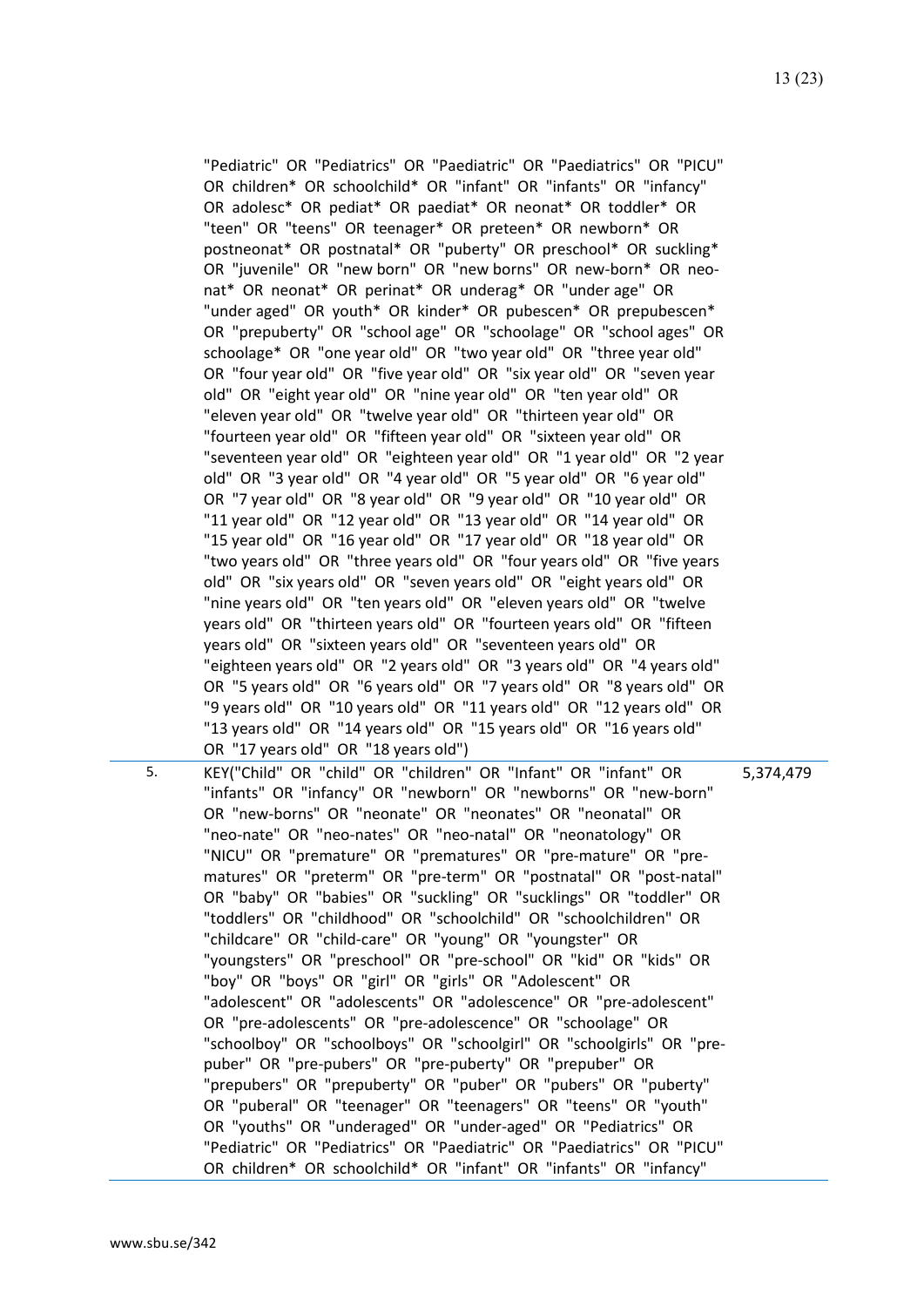| years old" OR "sixteen years old" OR "seventeen years old" OR           |  |
|-------------------------------------------------------------------------|--|
| "eighteen years old" OR "2 years old" OR "3 years old" OR "4 years old" |  |
|                                                                         |  |
| OR "5 years old" OR "6 years old" OR "7 years old" OR "8 years old" OR  |  |
|                                                                         |  |
|                                                                         |  |
|                                                                         |  |
|                                                                         |  |
|                                                                         |  |
| years old" OR "thirteen years old" OR "fourteen years old" OR "fifteen  |  |
|                                                                         |  |
| "nine years old" OR "ten years old" OR "eleven years old" OR "twelve    |  |
| old" OR "six years old" OR "seven years old" OR "eight years old" OR    |  |
|                                                                         |  |
| "two years old" OR "three years old" OR "four years old" OR "five years |  |
| "15 year old" OR "16 year old" OR "17 year old" OR "18 year old" OR     |  |
| "11 year old" OR "12 year old" OR "13 year old" OR "14 year old" OR     |  |
|                                                                         |  |
| OR "7 year old" OR "8 year old" OR "9 year old" OR "10 year old" OR     |  |
| old" OR "3 year old" OR "4 year old" OR "5 year old" OR "6 year old"    |  |
| "seventeen year old" OR "eighteen year old" OR "1 year old" OR "2 year  |  |
| "fourteen year old" OR "fifteen year old" OR "sixteen year old" OR      |  |
|                                                                         |  |
| "eleven year old" OR "twelve year old" OR "thirteen year old" OR        |  |
| old" OR "eight year old" OR "nine year old" OR "ten year old" OR        |  |
| OR "four year old" OR "five year old" OR "six year old" OR "seven year  |  |
| schoolage* OR "one year old" OR "two year old" OR "three year old"      |  |
| OR "prepuberty" OR "school age" OR "schoolage" OR "school ages" OR      |  |
| "under aged" OR youth* OR kinder* OR pubescen* OR prepubescen*          |  |
|                                                                         |  |
| nat* OR neonat* OR perinat* OR underag* OR "under age" OR               |  |
| OR "juvenile" OR "new born" OR "new borns" OR new-born* OR neo-         |  |
| postneonat* OR postnatal* OR "puberty" OR preschool* OR suckling*       |  |
| "teen" OR "teens" OR teenager* OR preteen* OR newborn* OR               |  |
|                                                                         |  |
| OR adolesc* OR pediat* OR paediat* OR neonat* OR toddler* OR            |  |

**( LIMIT-TO ( LANGUAGE,"English" ) OR LIMIT-TO ( LANGUAGE,"Swedish" ) OR LIMIT-TO ( LANGUAGE,"Danish" ) OR LIMIT-TO ( LANGUAGE,"Norwegian" ) )**

The search result, usually found at the end of the documentation, forms the list of abstracts.

#### **TITLE-ABS-KEY** = Title or abstract or keywords

**ALL =** All fields

**PRE/n =** "precedes by". The first term in the search must precede the second by a specified number of terms (n).

W/n = "within". The terms in the search must be within a specified number of terms (n) in any order. **\*** = Truncation

**" "** = Citation Marks; searches for an exact phrase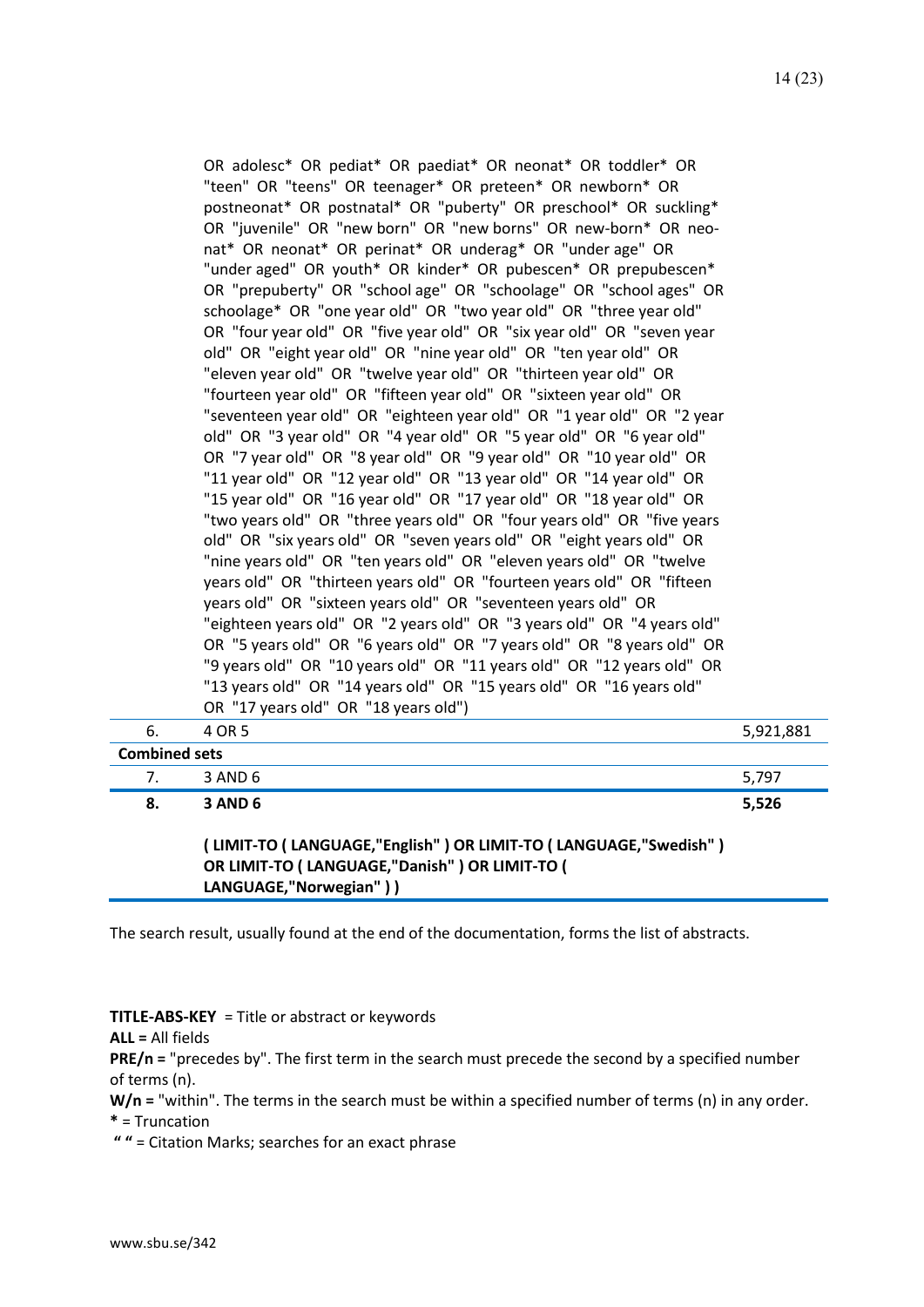LIMIT-TO ( SRCTYPE , "j" = Limit to source type journal LIMIT-TO ( DOCTYPE , "ar" = Limit to document type article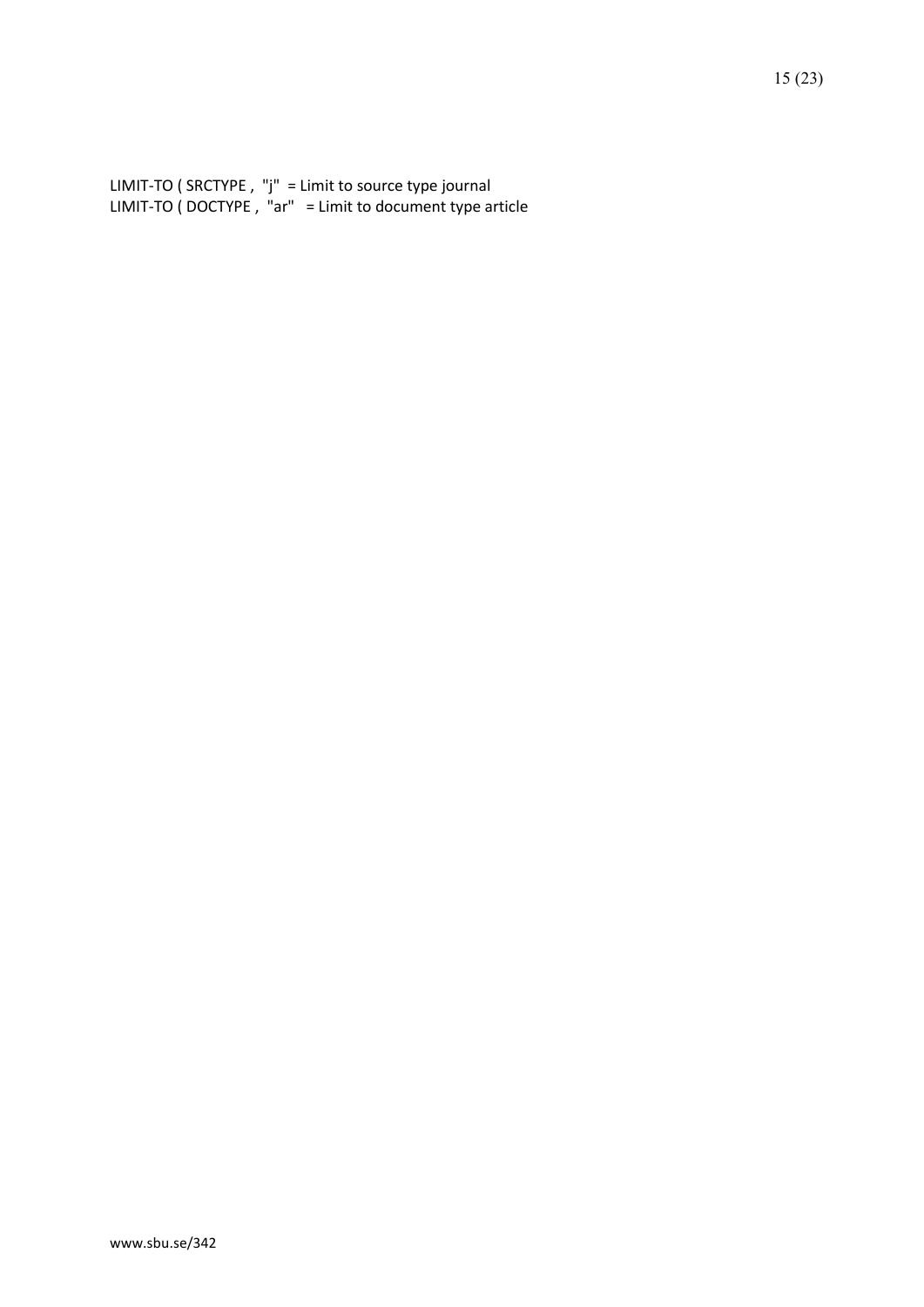### **SocINDEX via EBSCO 9 November 2021 Title: Gender dysphoria & children/adolescence**

| <b>Search terms</b> |                                                                                                                                                                                                                                                                                                                                                                                                                                                                                                                                                                                                                                                                                                                                                                                                                                                                                                                                                                                                                                                                                                                                                                                                                                                                                                                                                                                                                                                                                                                                                                                                                                                                                                                                                                                                                 | <b>Items</b> |
|---------------------|-----------------------------------------------------------------------------------------------------------------------------------------------------------------------------------------------------------------------------------------------------------------------------------------------------------------------------------------------------------------------------------------------------------------------------------------------------------------------------------------------------------------------------------------------------------------------------------------------------------------------------------------------------------------------------------------------------------------------------------------------------------------------------------------------------------------------------------------------------------------------------------------------------------------------------------------------------------------------------------------------------------------------------------------------------------------------------------------------------------------------------------------------------------------------------------------------------------------------------------------------------------------------------------------------------------------------------------------------------------------------------------------------------------------------------------------------------------------------------------------------------------------------------------------------------------------------------------------------------------------------------------------------------------------------------------------------------------------------------------------------------------------------------------------------------------------|--------------|
|                     |                                                                                                                                                                                                                                                                                                                                                                                                                                                                                                                                                                                                                                                                                                                                                                                                                                                                                                                                                                                                                                                                                                                                                                                                                                                                                                                                                                                                                                                                                                                                                                                                                                                                                                                                                                                                                 | found        |
| 1.                  | Population: Persons with gender dysphoria<br>((DE "GENDER dysphoria") OR (DE "TRANSGENDER people")) OR (DE<br>"GENDER-nonconforming people") OR DE "Gender transition" OR DE "Sex<br>reassignment surgery" OR DE "Transsexuals" OR DE "Health of transgender<br>people"                                                                                                                                                                                                                                                                                                                                                                                                                                                                                                                                                                                                                                                                                                                                                                                                                                                                                                                                                                                                                                                                                                                                                                                                                                                                                                                                                                                                                                                                                                                                         | 2,080        |
| 2.                  | TI (agender OR "assigned female" OR "assigned females" OR "assigned<br>male" OR "assigned males" OR bigender OR bi-gender OR "confirmation<br>surgery" OR female-born OR gender change OR gender confirm* OR<br>"gender dysphoria" OR "gender fluid" OR "gender identity disorder" OR<br>"gender reassignment" OR "gender transition" OR "gender transitioning"<br>OR "gender-affirming" OR "gender affirmative" OR "gender incongruent"<br>OR "gender non-binary" OR "gender nonbinary" OR "gender non-<br>conformative" OR "sex reassignment" OR transfeminine OR transgender*<br>OR trans-gender OR trans-man OR transmasculine OR transpeople OR<br>trans-people OR transpopulation OR trans-population OR transsex* OR<br>trans-sex* OR trans-wom* OR transwom*)                                                                                                                                                                                                                                                                                                                                                                                                                                                                                                                                                                                                                                                                                                                                                                                                                                                                                                                                                                                                                                           | 2,788        |
| 3.                  | 1 OR 2                                                                                                                                                                                                                                                                                                                                                                                                                                                                                                                                                                                                                                                                                                                                                                                                                                                                                                                                                                                                                                                                                                                                                                                                                                                                                                                                                                                                                                                                                                                                                                                                                                                                                                                                                                                                          | 3,799        |
|                     | <b>Population: Children and adolescents</b>                                                                                                                                                                                                                                                                                                                                                                                                                                                                                                                                                                                                                                                                                                                                                                                                                                                                                                                                                                                                                                                                                                                                                                                                                                                                                                                                                                                                                                                                                                                                                                                                                                                                                                                                                                     |              |
| 4.                  | TI ("Child" OR "child" OR "children" OR "Infant" OR "infant" OR "infants"<br>OR "infancy" OR "newborn" OR "newborns" OR "new-born" OR "new-<br>borns" OR "neonate" OR "neonates" OR "neonatal" OR "neo-nate" OR<br>"neo-nates" OR "neo-natal" OR "neonatology" OR "NICU" OR "premature"<br>OR "prematures" OR "pre-mature" OR "pre-matures" OR "preterm" OR<br>"pre-term" OR "postnatal" OR "post-natal" OR "baby" OR "babies" OR<br>"suckling" OR "sucklings" OR "toddler" OR "toddlers" OR "childhood" OR<br>"schoolchild" OR "schoolchildren" OR "childcare" OR "child-care" OR<br>"young" OR "youngster" OR "youngsters" OR "preschool" OR "pre-school"<br>OR "kid" OR "kids" OR "boy" OR "boys" OR "girl" OR "girls" OR<br>"Adolescent" OR "adolescent" OR "adolescents" OR "adolescence" OR<br>"pre-adolescent" OR "pre-adolescents" OR "pre-adolescence" OR<br>'schoolage" OR "schoolboy" OR "schoolboys" OR "schoolgirl" OR<br>"schoolgirls" OR "pre-puber" OR "pre-pubers" OR "pre-puberty" OR<br>"prepuber" OR "prepubers" OR "prepuberty" OR "puber" OR "pubers" OR<br>"puberty" OR "puberal" OR "teenager" OR "teenagers" OR "teens" OR<br>"youth" OR "youths" OR "underaged" OR "under-aged" OR "Pediatrics" OR<br>"Pediatric" OR "Pediatrics" OR "Paediatric" OR "Paediatrics" OR "PICU" OR<br>children* OR schoolchild* OR "infant" OR "infants" OR "infancy" OR<br>adolesc* OR pediat* OR paediat* OR neonat* OR toddler* OR "teen" OR<br>"teens" OR teenager* OR preteen* OR newborn* OR postneonat* OR<br>postnatal* OR "puberty" OR preschool* OR suckling* OR "juvenile" OR<br>"new born" OR "new borns" OR new-born* OR neo-nat* OR neonat* OR<br>perinat* OR underag* OR "under age" OR "under aged" OR youth* OR<br>kinder* OR pubescen* OR prepubescen* OR "prepuberty" OR "school age" | 425,254      |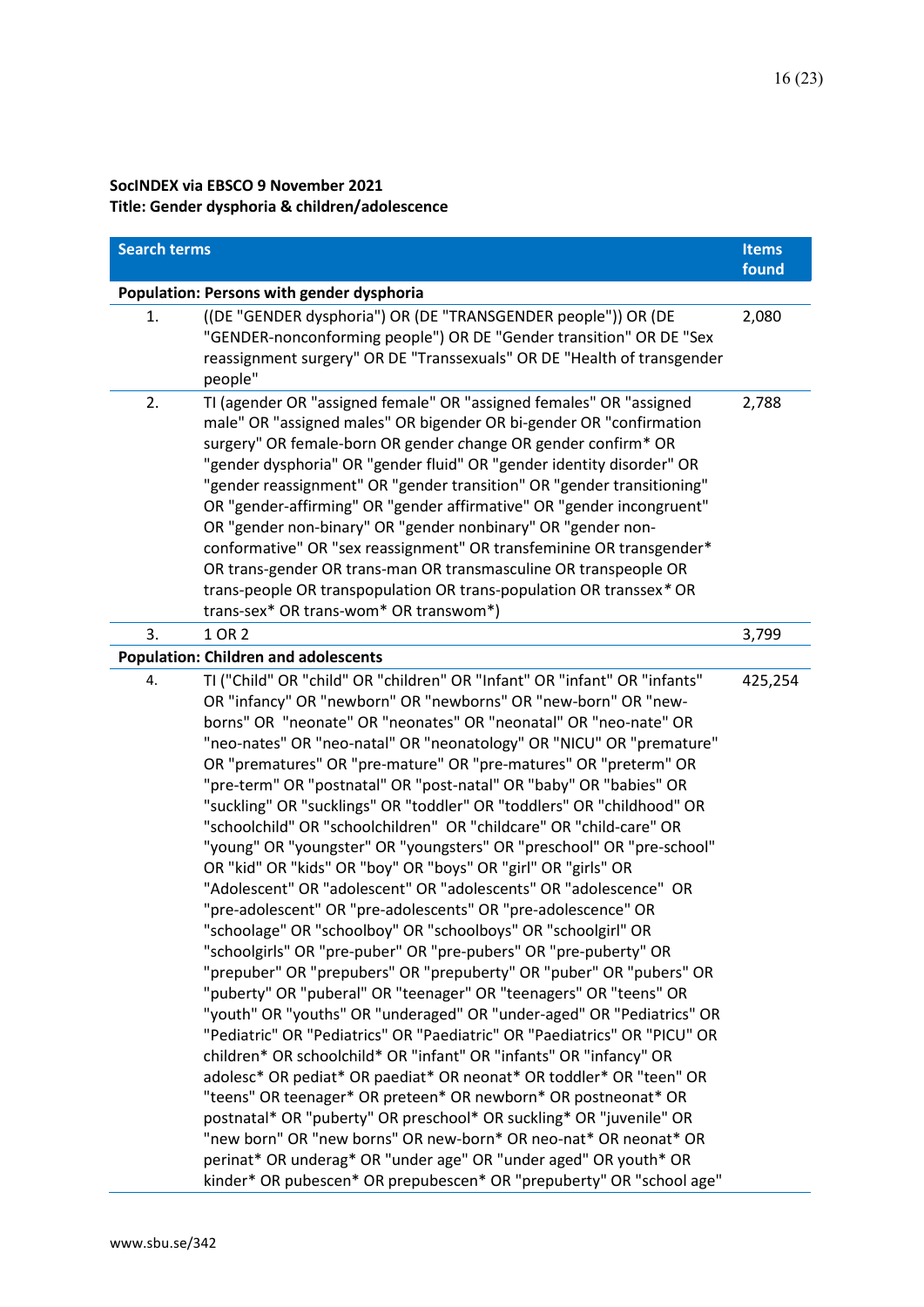OR "schoolage" OR "school ages" OR schoolage\* OR "one year old" OR "two year old" OR "three year old" OR "four year old" OR "five year old" OR "six year old" OR "seven year old" OR "eight year old" OR "nine year old" OR "ten year old" OR "eleven year old" OR "twelve year old" OR "thirteen year old" OR "fourteen year old" OR "fifteen year old" OR "sixteen year old" OR "seventeen year old" OR "eighteen year old" OR "1 year old" OR "2 year old" OR "3 year old" OR "4 year old" OR "5 year old" OR "6 year old" OR "7 year old" OR "8 year old" OR "9 year old" OR "10 year old" OR "11 year old" OR "12 year old" OR "13 year old" OR "14 year old" OR "15 year old" OR "16 year old" OR "17 year old" OR "18 year old" OR "two years old" OR "three years old" OR "four years old" OR "five years old" OR "six years old" OR "seven years old" OR "eight years old" OR "nine years old" OR "ten years old" OR "eleven years old" OR "twelve years old" OR "thirteen years old" OR "fourteen years old" OR "fifteen years old" OR "sixteen years old" OR "seventeen years old" OR "eighteen years old" OR "2 years old" OR "3 years old" OR "4 years old" OR "5 years old" OR "6 years old" OR "7 years old" OR "8 years old" OR "9 years old" OR "10 years old" OR "11 years old" OR "12 years old" OR "13 years old" OR "14 years old" OR "15 years old" OR "16 years old" OR "17 years old" OR "18 years old") OR AB ("Child" OR "child" OR "children" OR "Infant" OR "infant" OR "infants" OR "infancy" OR "newborn" OR "newborns" OR "new-born" OR "new-borns" OR "neonate" OR "neonates" OR "neonatal" OR "neo-nate" OR "neo-nates" OR "neo-natal" OR "neonatology" OR "NICU" OR "premature" OR "prematures" OR "pre-mature" OR "pre-matures" OR "preterm" OR "pre-term" OR "postnatal" OR "post-natal" OR "baby" OR "babies" OR "suckling" OR "sucklings" OR "toddler" OR "toddlers" OR "childhood" OR "schoolchild" OR "schoolchildren" OR "childcare" OR "child-care" OR "young" OR "youngster" OR "youngsters" OR "preschool" OR "pre-school" OR "kid" OR "kids" OR "boy" OR "boys" OR "girl" OR "girls" OR "Adolescent" OR "adolescent" OR "adolescents" OR "adolescence" OR "pre-adolescent" OR "pre-adolescents" OR "pre-adolescence" OR "schoolage" OR "schoolboy" OR "schoolboys" OR "schoolgirl" OR "schoolgirls" OR "pre-puber" OR "pre-pubers" OR "pre-puberty" OR "prepuber" OR "prepubers" OR "prepuberty" OR "puber" OR "pubers" OR "puberty" OR "puberal" OR "teenager" OR "teenagers" OR "teens" OR "youth" OR "youths" OR "underaged" OR "under-aged" OR "Pediatrics" OR "Pediatric" OR "Pediatrics" OR "Paediatric" OR "Paediatrics" OR "PICU" OR children\* OR schoolchild\* OR "infant" OR "infants" OR "infancy" OR adolesc\* OR pediat\* OR paediat\* OR neonat\* OR toddler\* OR "teen" OR "teens" OR teenager\* OR preteen\* OR newborn\* OR postneonat\* OR postnatal\* OR "puberty" OR preschool\* OR suckling\* OR "juvenile" OR "new born" OR "new borns" OR new-born\* OR neo-nat\* OR neonat\* OR perinat\* OR underag\* OR "under age" OR "under aged" OR youth\* OR kinder\* OR pubescen\* OR prepubescen\* OR "prepuberty" OR "school age" OR "schoolage" OR "school ages" OR schoolage\* OR "one year old" OR "two year old" OR "three year old" OR "four year old" OR "five year old" OR "six year old" OR "seven year old" OR "eight year old" OR "nine year old" OR "ten year old" OR "eleven year old" OR "twelve year old" OR "thirteen year old" OR "fourteen year old" OR "fifteen year old" OR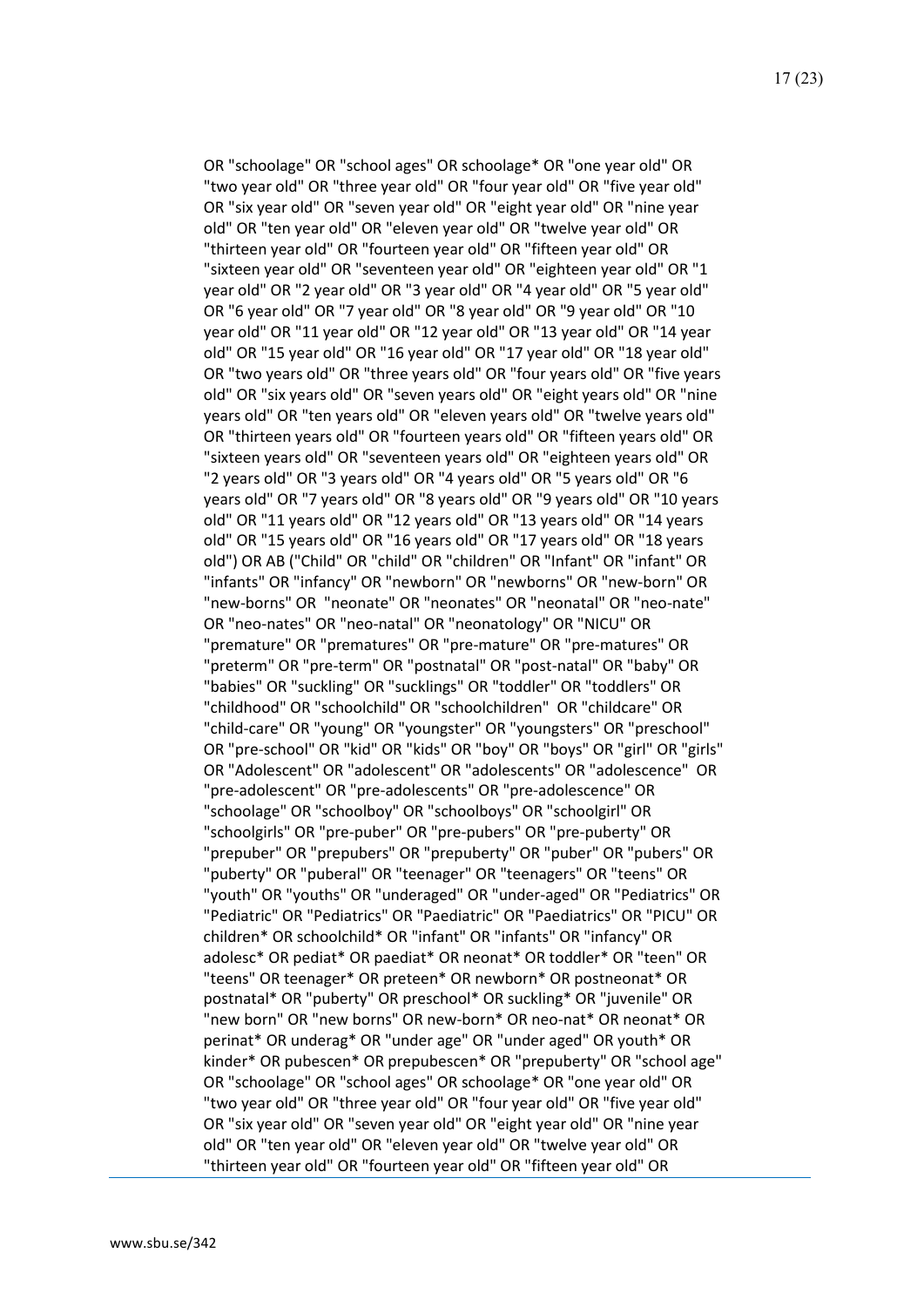"sixteen year old" OR "seventeen year old" OR "eighteen year old" OR "1 year old" OR "2 year old" OR "3 year old" OR "4 year old" OR "5 year old" OR "6 year old" OR "7 year old" OR "8 year old" OR "9 year old" OR "10 year old" OR "11 year old" OR "12 year old" OR "13 year old" OR "14 year old" OR "15 year old" OR "16 year old" OR "17 year old" OR "18 year old" OR "two years old" OR "three years old" OR "four years old" OR "five years old" OR "six years old" OR "seven years old" OR "eight years old" OR "nine years old" OR "ten years old" OR "eleven years old" OR "twelve years old" OR "thirteen years old" OR "fourteen years old" OR "fifteen years old" OR "sixteen years old" OR "seventeen years old" OR "eighteen years old" OR "2 years old" OR "3 years old" OR "4 years old" OR "5 years old" OR "6 years old" OR "7 years old" OR "8 years old" OR "9 years old" OR "10 years old" OR "11 years old" OR "12 years old" OR "13 years old" OR "14 years old" OR "15 years old" OR "16 years old" OR "17 years old" OR "18 years

| <b>Combined sets</b> |                 |       |
|----------------------|-----------------|-------|
| 5.                   | 3 AND 4         | 819   |
| 6.                   | ZT "case study" | 5,042 |
| 7.                   | <b>5 NOT 6</b>  | 626   |

**Limiters - Scholarly (Peer Reviewed) Journals; Document Type: Article; Language: Danish, English, Norwegian, Swedish**

The search result, usually found at the end of the documentation, forms the list of abstracts.

AB = Abstract AU = Author DE = Term from the thesaurus MM = Major Concept TI = Title TX = All Text. Performs a keyword search of all the database's searchable fields ZC = Methodology Index \* = Truncation " " = Citation Marks; searches for an exact phrase

old")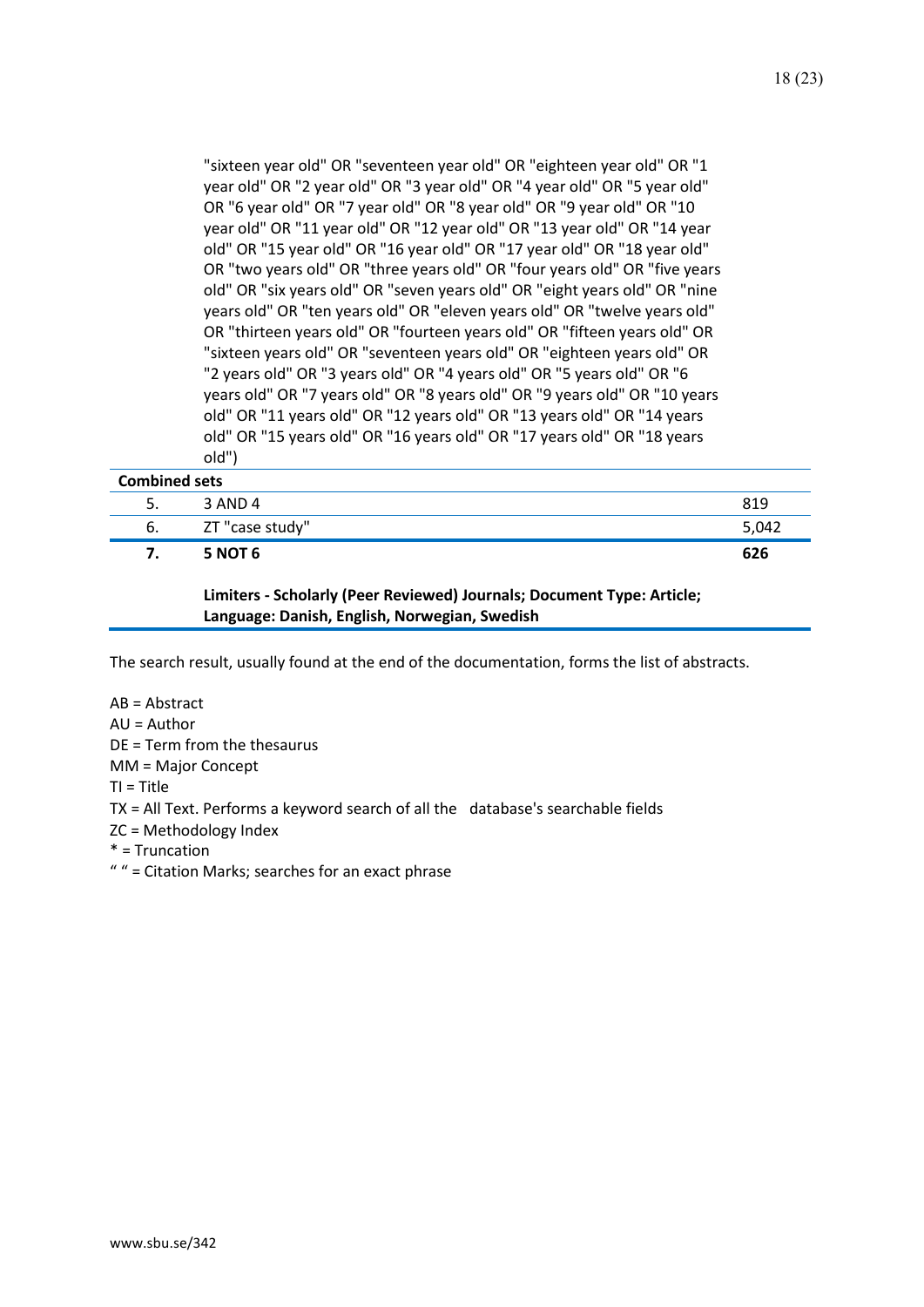**Campbell Systematic Reviews 9 November 2021 Title: Gender dysphoria**

| <b>Search terms</b> |                                                                                                                                                                                                                                                                                                                                                                                                                                                                                                                                                                                                                                                                                                                                                                                                                                  | <b>Items</b><br>found |
|---------------------|----------------------------------------------------------------------------------------------------------------------------------------------------------------------------------------------------------------------------------------------------------------------------------------------------------------------------------------------------------------------------------------------------------------------------------------------------------------------------------------------------------------------------------------------------------------------------------------------------------------------------------------------------------------------------------------------------------------------------------------------------------------------------------------------------------------------------------|-----------------------|
|                     | Population: Persons with gender dysphoria                                                                                                                                                                                                                                                                                                                                                                                                                                                                                                                                                                                                                                                                                                                                                                                        |                       |
| 1.                  | (agender OR "assigned female" OR "assigned females" OR "assigned<br>male" OR "assigned males" OR bigender OR bi-gender OR "confirmation<br>surgery" OR female-born OR "gender change" OR "gender confirm*" OR<br>"gender dysphoria" OR "gender fluid" OR "gender identity disorder" OR<br>"gender reassignment" OR "gender transition" OR "gender transitioning"<br>OR "gender-affirming" OR "gender affirmative" OR "gender incongruent"<br>OR "gender non-binary" OR "gender nonbinary" OR "gender non-<br>conformative" OR "sex reassignment" OR transfeminine OR transgender*<br>OR trans-gender OR trans-man OR transmasculine OR transpeople OR<br>trans-people OR transpopulation OR trans-population OR transsex* OR<br>trans-sex* OR trans-wom* OR transwom*)<br>in Title published in "Campbell Systematic Reviews"    | $\mathbf{0}$          |
| 2.                  | (agender OR "assigned female" OR "assigned females" OR "assigned<br>male" OR "assigned males" OR bigender OR bi-gender OR "confirmation<br>surgery" OR female-born OR "gender change" OR "gender confirm*" OR<br>"gender dysphoria" OR "gender fluid" OR "gender identity disorder" OR<br>"gender reassignment" OR "gender transition" OR "gender transitioning"<br>OR "gender-affirming" OR "gender affirmative" OR "gender incongruent"<br>OR "gender non-binary" OR "gender nonbinary" OR "gender non-<br>conformative" OR "sex reassignment" OR transfeminine OR transgender*<br>OR trans-gender OR trans-man OR transmasculine OR transpeople OR<br>trans-people OR transpopulation OR trans-population OR transsex* OR<br>trans-sex* OR trans-wom* OR transwom*)<br>in Keywords published in "Campbell Systematic Reviews" | $\mathbf{0}$          |

The search result, usually found at the end of the documentation, forms the list of abstracts.

## **Cochrane Library 9 November 2021**

**Title: Gender dysphoria**

| <b>Search terms</b> |                                                                                                                                                                                                                                                                                                                                                                     | <b>Items</b><br>found |
|---------------------|---------------------------------------------------------------------------------------------------------------------------------------------------------------------------------------------------------------------------------------------------------------------------------------------------------------------------------------------------------------------|-----------------------|
|                     | Population: Persons with gender dysphoria                                                                                                                                                                                                                                                                                                                           |                       |
| 1.                  | [mh "Gender Dysphoria"] OR [mh "Transsexualism"] OR [mh "Sex<br>Reassignment Procedures"] OR [mh "Transgender Persons"] OR [mh<br>"Health Services for Transgender Persons"]                                                                                                                                                                                        | 91                    |
| 2.                  | (agender OR "assigned female" OR "assigned females" OR "assigned male"<br>OR "assigned males" OR bigender OR bi-gender OR "confirmation surgery"<br>OR female-born OR "gender change" OR "gender confirm*" OR "gender<br>dysphoria" OR "gender fluid" OR "gender identity disorder" OR "gender<br>reassignment" OR "gender transition" OR "gender transitioning" OR | 196                   |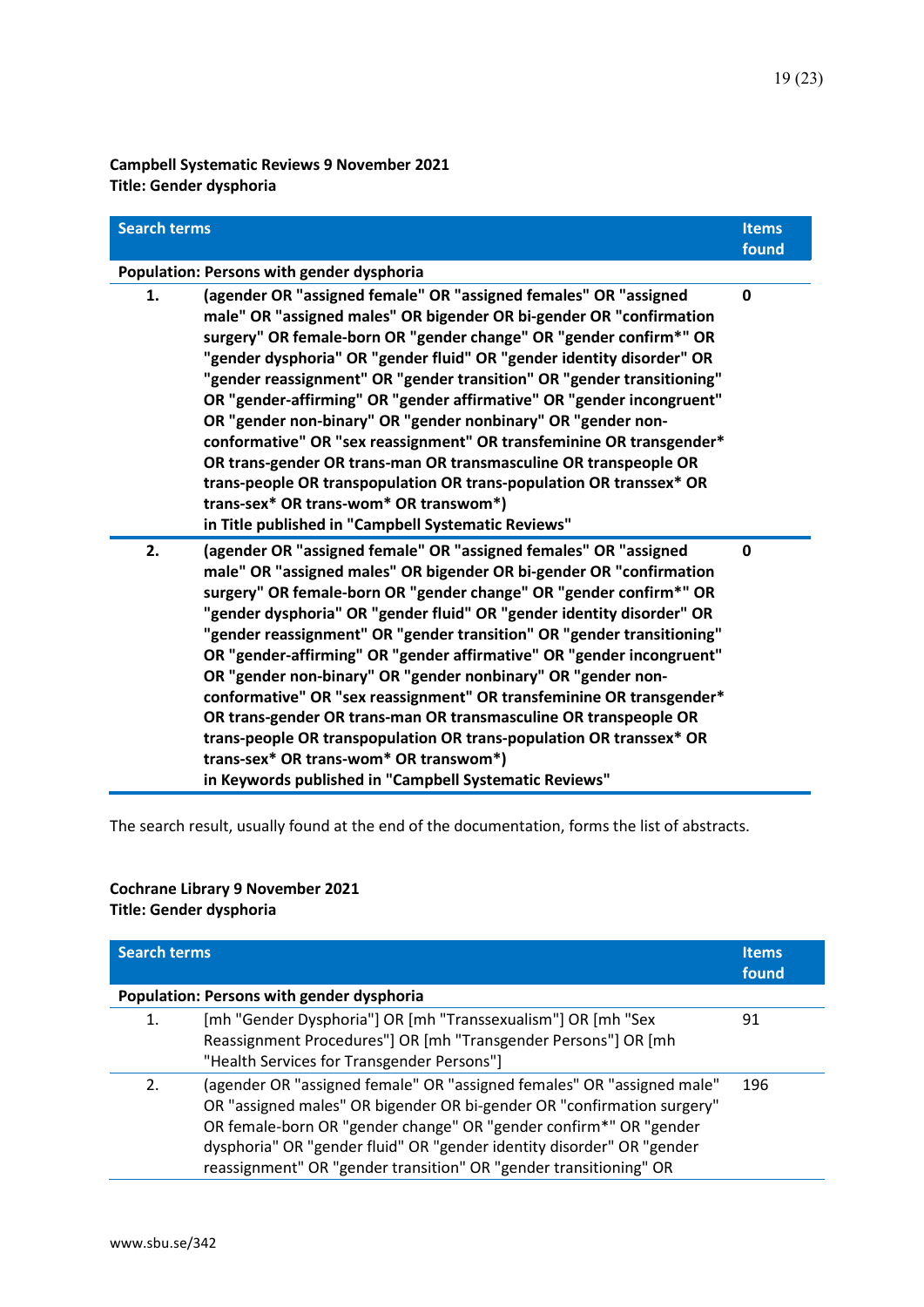**72**

| 5.                   | (#1 OR #2 OR #3) NOT (pubmed:an OR embase:an)                                                                                                                                                                                                                                                                                                                                                                                                                                                                                                                                                                                                                                                                                                                                                                          | CDSR/2<br><b>Protocols</b><br>$\sqrt{0}$<br><b>CENTRAL/</b> |
|----------------------|------------------------------------------------------------------------------------------------------------------------------------------------------------------------------------------------------------------------------------------------------------------------------------------------------------------------------------------------------------------------------------------------------------------------------------------------------------------------------------------------------------------------------------------------------------------------------------------------------------------------------------------------------------------------------------------------------------------------------------------------------------------------------------------------------------------------|-------------------------------------------------------------|
| 4.                   | #1 OR #2 OR #3                                                                                                                                                                                                                                                                                                                                                                                                                                                                                                                                                                                                                                                                                                                                                                                                         | 74                                                          |
| <b>Combined sets</b> |                                                                                                                                                                                                                                                                                                                                                                                                                                                                                                                                                                                                                                                                                                                                                                                                                        |                                                             |
| 3.                   | trans-sex* OR trans-wom* OR transwom*):ti<br>(agender OR "assigned female" OR "assigned females" OR "assigned male"<br>OR "assigned males" OR bigender OR bi-gender OR "confirmation surgery"<br>OR female-born OR "gender change" OR "gender confirm*" OR "gender<br>dysphoria" OR "gender fluid" OR "gender identity disorder" OR "gender<br>reassignment" OR "gender transition" OR "gender transitioning" OR<br>"gender-affirming" OR "gender affirmative" OR "gender incongruent" OR<br>"gender non-binary" OR "gender nonbinary" OR "gender non-<br>conformative" OR "sex reassignment" OR transfeminine OR transgender*<br>OR trans-gender OR trans-man OR transmasculine OR transpeople OR<br>trans-people OR transpopulation OR trans-population OR transsex* OR<br>trans-sex* OR trans-wom* OR transwom*):kw | 288                                                         |
|                      | "gender-affirming" OR "gender affirmative" OR "gender incongruent" OR<br>"gender non-binary" OR "gender nonbinary" OR "gender non-<br>conformative" OR "sex reassignment" OR transfeminine OR transgender*<br>OR trans-gender OR trans-man OR transmasculine OR transpeople OR<br>trans-people OR transpopulation OR trans-population OR transsex* OR                                                                                                                                                                                                                                                                                                                                                                                                                                                                  |                                                             |

The search result, usually found at the end of the documentation, forms the list of abstracts.

**:au** = Author; MeSH = Term from the Medline controlled vocabulary, including terms found below this term in the MeSH hierarchy; **this term only** = Does not include terms found below this term in the MeSH hierarchy; **:ti** = Title; **:ab** = Abstract; **:kw** = Keyword; **\*** = Truncation; **" "** = Citation Marks; searches for an exact phrase; **CDSR** = Cochrane Database of Systematic Review; **Cochrane Protocols** = Protocols of systematic reviews registered in Cochrane Library; **CENTRAL** = Cochrane Central Register of Controlled Trials, "trials"

#### **Epistemonikos 9 November 2021 Title: Gender dysphoria & children/adolescence**

| <b>Search terms</b> |                                                                                                                                                                                                                                                                                                                                                                                                                                              | <b>Items</b><br>found |
|---------------------|----------------------------------------------------------------------------------------------------------------------------------------------------------------------------------------------------------------------------------------------------------------------------------------------------------------------------------------------------------------------------------------------------------------------------------------------|-----------------------|
|                     | Population: Persons with gender dysphoria                                                                                                                                                                                                                                                                                                                                                                                                    |                       |
| 1.                  | (agender OR "assigned female" OR "assigned females" OR "assigned male"<br>OR "assigned males" OR bigender OR bi-gender OR "confirmation surgery"<br>OR female-born OR "gender change" OR "gender confirm*" OR "gender<br>dysphoria" OR "gender fluid" OR "gender identity disorder" OR "gender<br>reassignment" OR "gender transition" OR "gender transitioning" OR<br>"gender-affirming" OR "gender affirmative" OR "gender incongruent" OR | 817                   |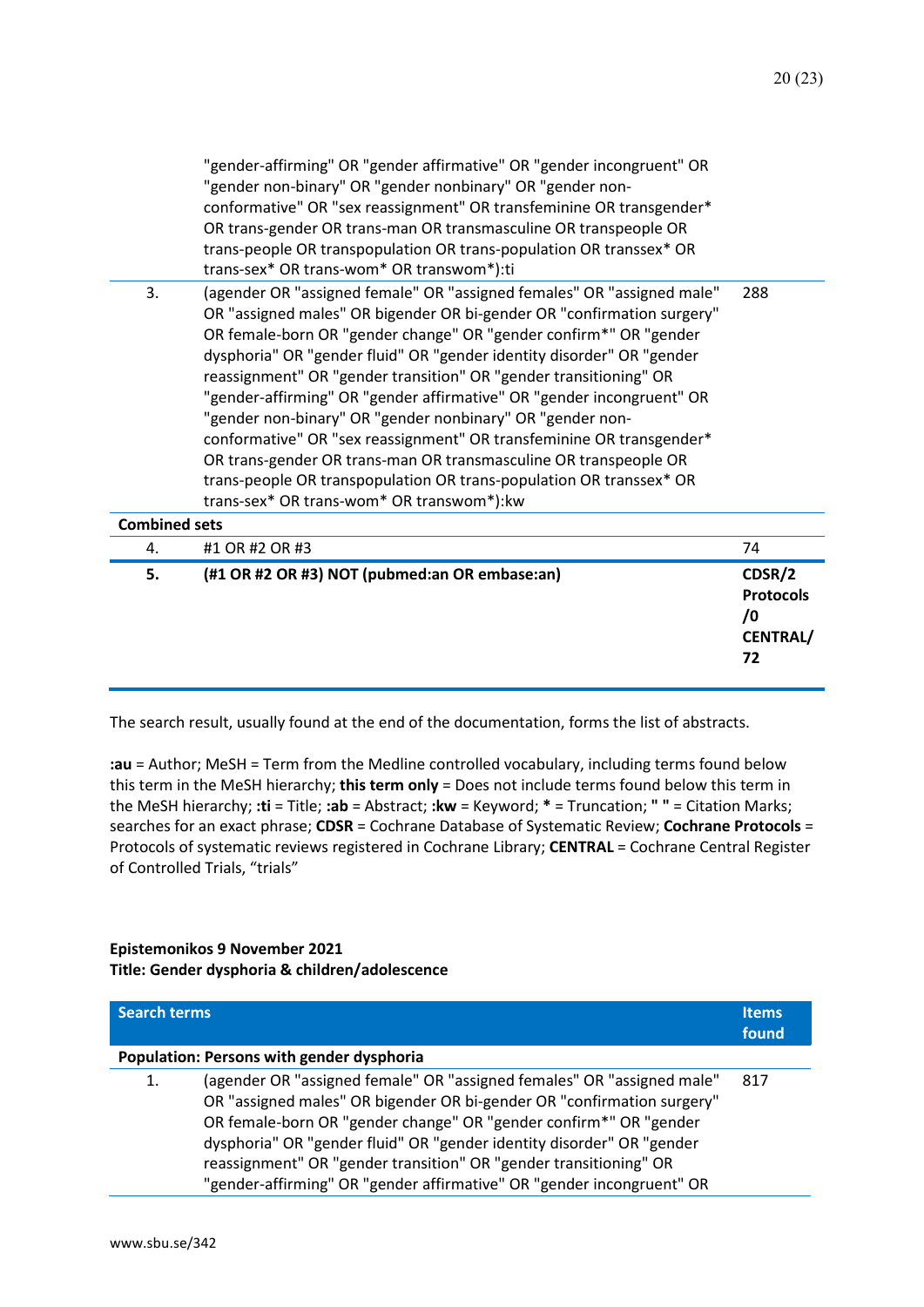|                                             | "gender non-binary" OR "gender nonbinary" OR "gender non-<br>conformative" OR "sex reassignment" OR transfeminine OR transgender*<br>OR trans-gender OR trans-man OR transmasculine OR transpeople OR<br>trans-people OR transpopulation OR trans-population OR transsex* OR<br>trans-sex* OR trans-wom* OR transwom*):title/abstract |        |
|---------------------------------------------|---------------------------------------------------------------------------------------------------------------------------------------------------------------------------------------------------------------------------------------------------------------------------------------------------------------------------------------|--------|
|                                             |                                                                                                                                                                                                                                                                                                                                       |        |
| <b>Population: Children and adolescents</b> |                                                                                                                                                                                                                                                                                                                                       |        |
|                                             | (Child OR children OR teen OR adolecen* OR pubert*):title/Abstract                                                                                                                                                                                                                                                                    | 95,651 |
| <b>Combined sets</b>                        |                                                                                                                                                                                                                                                                                                                                       |        |
| 3.                                          | 1 AND 2 AND publication Type: Systematic Review                                                                                                                                                                                                                                                                                       | 27     |

#### **Evidence Search 9 November 2021 Title: Gender dysphoria**

| <b>Search terms</b> |                                                                                                                                                                                                                                              | <b>Items</b><br>found |
|---------------------|----------------------------------------------------------------------------------------------------------------------------------------------------------------------------------------------------------------------------------------------|-----------------------|
|                     | Population: Persons with gender dysphoria                                                                                                                                                                                                    |                       |
| 1.                  | ("gender dysphoria" OR "gender identity disorder" OR "gender"<br>reassignment" OR "gender transition" OR "gender transitioning" OR<br>"gender-affirming" OR "gender affirmative") AND (Child OR children OR<br>teen OR adolecen* OR pubert*) | 8                     |
|                     | Limited to: systematic reviews                                                                                                                                                                                                               |                       |

The search result, usually found at the end of the documentation, forms the list of abstracts.

#### **CRD Database 9 November 2021**

#### **Title: Gender dysphoria & children/adolescence**

| <b>Search terms</b> |                                                                                                                                                                           | Items.<br>found |
|---------------------|---------------------------------------------------------------------------------------------------------------------------------------------------------------------------|-----------------|
|                     | Population: Persons with gender dysphoria                                                                                                                                 |                 |
| 1.                  | MeSH DESCRIPTOR Gender Dysphoria EXPLODE ALL TREES                                                                                                                        | 0               |
| 2.                  | MeSH DESCRIPTOR Transsexualism EXPLODE ALL TREES                                                                                                                          | 12              |
| 3.                  | MeSH DESCRIPTOR Sex Reassignment Procedures EXPLODE ALL TREES                                                                                                             |                 |
| 4.                  | MeSH DESCRIPTOR Transgender Persons EXPLODE ALL TREES                                                                                                                     | 3               |
| 5.                  | MeSH DESCRIPTOR Health Services for Transgender Persons EXPLODE ALL<br><b>TREES</b>                                                                                       | $\Omega$        |
| 6.                  | ((gender dysphoria OR gender identity disorder OR gender reassignment<br>OR gender transition OR gender transitioning OR gender-affirming OR<br>gender affirmative) ): TI | 8               |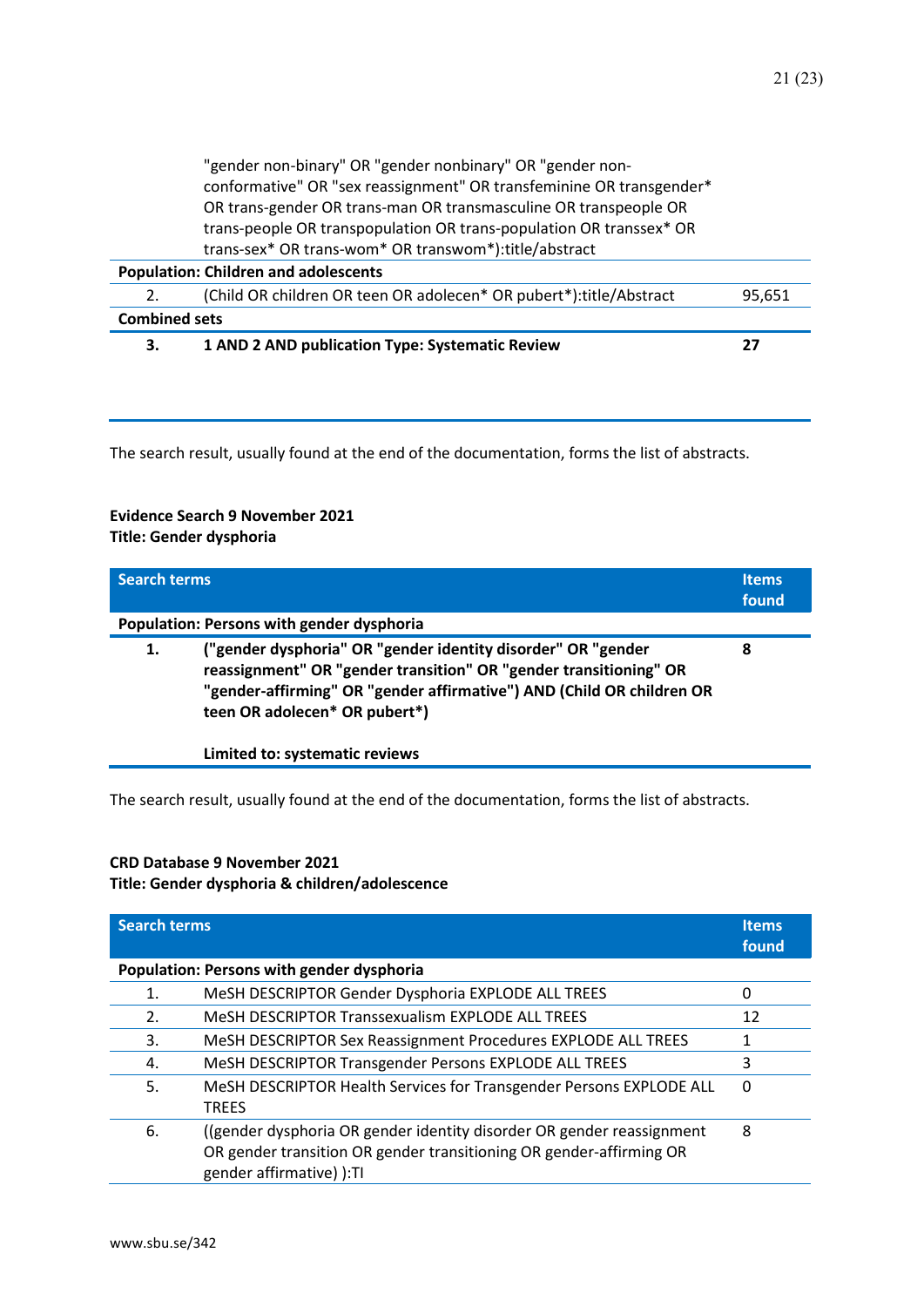| 7.                   | #1 OR #2 OR #3 OR #4 OR #5 OR #6                          | 17   |
|----------------------|-----------------------------------------------------------|------|
|                      | <b>Population: Children and adolescents</b>               |      |
| 8.                   | MeSH DESCRIPTOR Child EXPLODE ALL TREES                   | 4935 |
| 9.                   | ((Child OR children OR teen OR adolecen* OR pubert*)): TI | 2976 |
| 10.                  | #8 OR #9                                                  | 5846 |
| <b>Combined sets</b> |                                                           |      |
| 11                   | #7 AND #10                                                |      |

### **International HTA database 9 November 2021 Title: Gender dysphoria & children/adolescence**

| <b>Search terms</b>  |                                                                   | <b>Items</b><br>found |
|----------------------|-------------------------------------------------------------------|-----------------------|
|                      | Population: Persons with gender dysphoria                         |                       |
| 1.                   | (Gender Dysphoria)[mhe]                                           | 0                     |
| 2.                   | (Transsexualism)[mhe]                                             | 9                     |
| 3.                   | (Sex Reassignment Procedures)[mhe]                                | 1                     |
| 4.                   | (Transgender Persons)[mhe]                                        | 0                     |
| 5.                   | (Health Services for Transgender Persons)[mhe]                    | 0                     |
| 6.                   | ("gender dysphoria" OR "gender identity disorder" OR "gender      | 7                     |
|                      | reassignment" OR "gender transition" OR "gender transitioning" OR |                       |
|                      | "gender-affirming" OR "gender affirmative")[title]                |                       |
| 7.                   | #1 OR #2 OR #3 OR #4 OR #5 OR #6                                  | 11                    |
|                      | <b>Population: Children and adolescents</b>                       |                       |
| 8.                   | (Child)[mhe]                                                      | 755                   |
| 9.                   | (Child OR children OR teen OR adolescent* OR pubert*)[title]      | 521                   |
| 10.                  | #8 OR #9                                                          | 860                   |
| <b>Combined sets</b> |                                                                   |                       |
| 11.                  | #7 AND #10                                                        | O                     |

The search result, usually found at the end of the documentation, forms the list of abstracts.

#### **PROSPERO 9 November 2021**

**Title: Gender dysphoria & children/adolescence**

| <b>Search terms</b> |                                                               | <b>Items</b><br>found |
|---------------------|---------------------------------------------------------------|-----------------------|
|                     | Population: Persons with gender dysphoria                     |                       |
| 1.                  | MeSH DESCRIPTOR Gender Dysphoria EXPLODE ALL TREES            | 16                    |
| 2.                  | MeSH DESCRIPTOR Transsexualism EXPLODE ALL TREES              | 46                    |
| 3.                  | MeSH DESCRIPTOR Sex Reassignment Procedures EXPLODE ALL TREES |                       |
| 4.                  | MeSH DESCRIPTOR Transgender Persons EXPLODE ALL TREES         | 77                    |